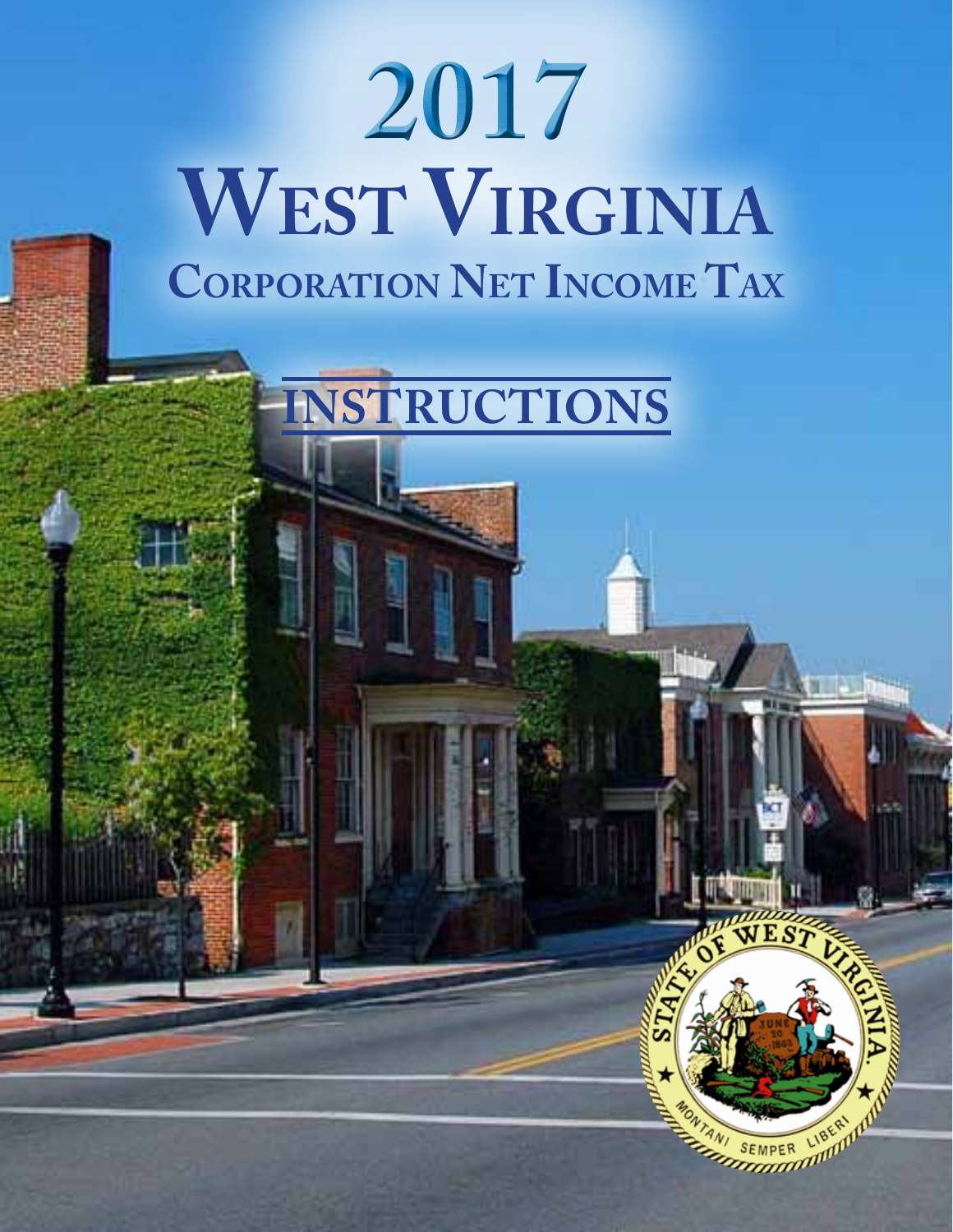# **Important Information for 2017**

For periods beginning on or after January 1, 2017, annual returns will have a due date of April 17, 2018 (additional day given for Emancipation Day) and an extended due date of October 15, 2018. Fiscal and 52/53 week returns will be due on the 15th day of the fourth month following the end of the period with an extension period of six months.

WV tax code 11-24-13f(5) provides that the Subpart F income and apportionment factors of any Controlled Foreign Corporation (CFC) are to be included in the combined report of a taxpayer making a waters-edge election. Corporations are required to use new Form UB-5, Schedule of Included Controlled Foreign Corporations (CFC), to compute apportionment factors to be included in the waters-edge combined report.

West Virginia requires a check box response regarding whether Disregarded Entities are included with the Corporate Net Income Tax return. If there are disregarded entities, the Tax Return Questionnaire located on page 24 must be completed and attached to the filed return. Failure to attach the required document will result in a delay in processing the return.

**Please note, Schedule A, Calculation of WV Business Capital, Schedule UB-2, Calculation of WV Business Capital for Combined Group, will not be required for 2017 returns. In addition, UB4-CR, Combined Report, Business Capital tabs ONLY, will not be required (UB-4CR Corporate Income Tax tabs are still required).**

#### **Tax Rates**

- For tax years beginning on or after January 1, 2017, the Corporate Net Income Tax Rate is 6.5% (§11-24-4).
- Effective January 1, 2017, taxpayers who had annual remittance of any single tax equal to or greater than \$25,000 during fiscal year 2016 are required to electronically file returns and make payments using Electronic Funds Transfer (EFT) for periods beginning on or after January 1, 2017.
- Failure to comply with the requirement to remit payments by EFT without first obtaining a waiver may result in a civil penalty of three (3) percent of each payment which was to be paid by EFT. Visit our website www.tax.wv.gov for additional information.

# **Returned Payment Charge**

The Tax Department will recover a \$15.00 fee associated with any returned bank transactions. These bank transactions include but are not limited to the following:

- • Direct Debit (payment) transactions returned for insufficient funds.
- Stopped payments.
- Bank refusal to authorize payment for any reason.
- Direct Deposit of refunds to closed accounts.
- • Direct Deposit of refunds to accounts containing inaccurate or illegible account information.

Checks returned for insufficient funds will incur a \$28.00 fee.

#### **The fee charged for returned or rejected payments will be to recover only the amount charged to the State Tax Department by the financial institutions.**

**Important:** There are steps that can be taken to minimize the likelihood of a rejected financial transaction occurring:

- Be sure that you are using the most current bank routing and account information.
- If you have your tax return professionally prepared, the financial information used from a prior year return often pre-populates the current return as a step saver. It is important that you verify this information with your tax preparer by reviewing the bank routing and account information from a current check. This will ensure the information is accurate and current in the event that a bank account previously used was closed or changed either by you or the financial institution.
- If you prepare your tax return at home using tax preparation software, the financial information used from a prior year return often pre-populates the current return as a step saver. It is important that you verify this information by reviewing the bank routing and account information from a current check. This will ensure the information is accurate and current in the event that a bank account previously used was closed or changed either by you or the financial institution.
- If you prepare your tax return by hand using a paper return, be sure that all numbers requesting a direct deposit of refund entered are clear and legible.
- If making a payment using MyTaxes, be sure that the bank routing and account number being used is current.
- If scheduling a delayed debit payment for an electronic return filed prior to the due date, make sure that the bank routing and account number being used will be active on the scheduled date.
- –2– Be sure that funds are available in your bank account to cover the payment when checks or delayed debit payments are presented for payment.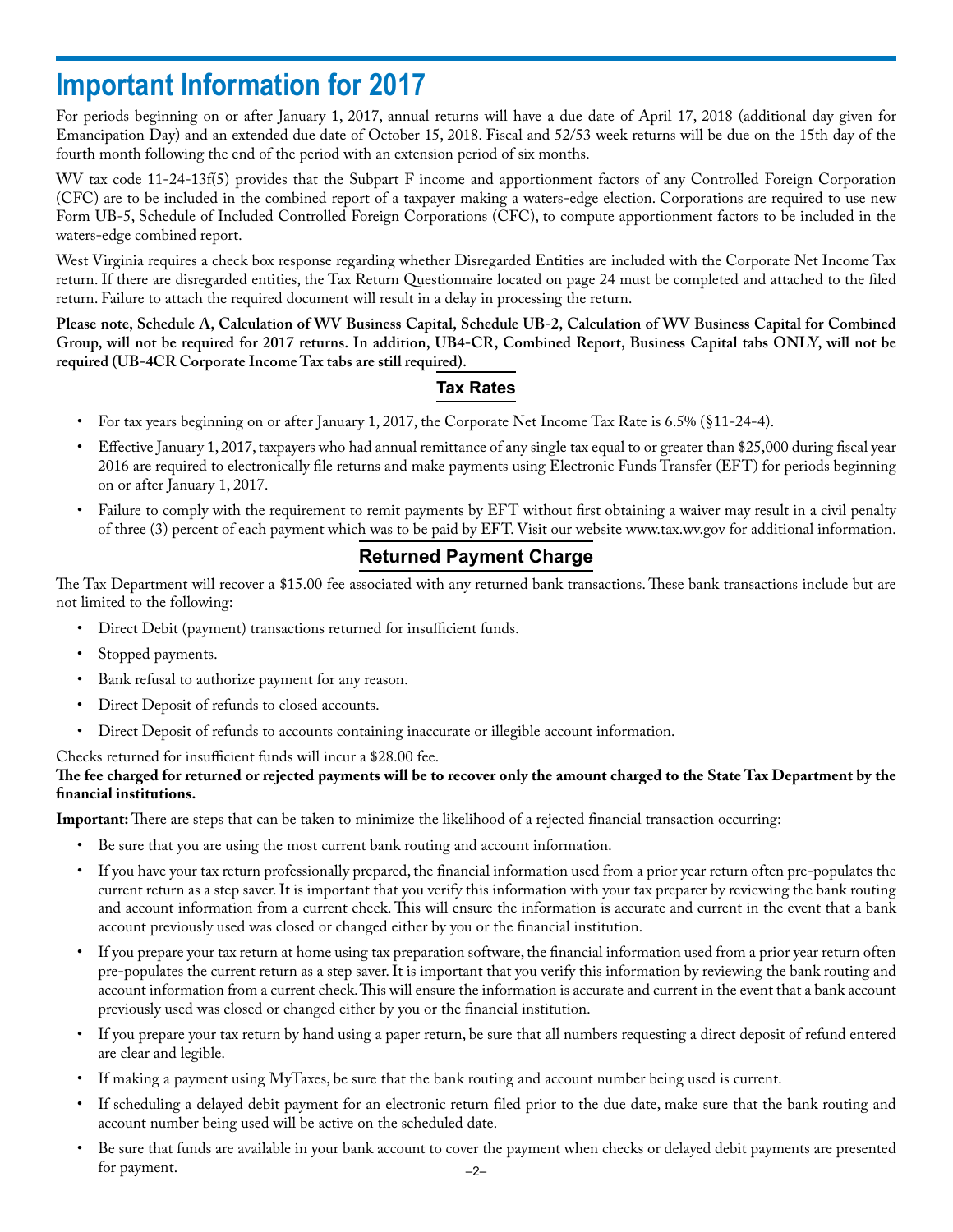# **Taxpayer Responsibilities**

# **Filing Your Corporate Returns**

Returns should be filed by the due date. You may obtain forms by calling 1-800- 982-8297. Forms may also be obtained from any of our regional field offices or from the State Tax Department website at tax.wv.gov.

Failure to file returns will result in your account being referred to our Compliance Division for corrective action. Please file all required tax returns even if you owe no tax for the reporting period. All applicable pages of the return must be filed.

# **Payment of the Tax**

The full amount of tax owed is due and payable on the original due date of the tax return. Failure to pay the full amount of tax by the due date will result in interest and penalties being added to any unpaid amount of tax. If you are unable to pay the full amount of tax on the due date, you should file your tax return along with a written explanation of why you are unable to pay and when you will pay the tax due.

# **Refunds**

You are entitled to a refund of any amount that you overpaid. All or part of any overpayment may be applied as a credit against your liability for such tax for other periods. A claim for refund (usually a tax return showing an overpayment) must be filed within three years of the due date of the return or two years from the date the tax was paid, whichever expires later. The overpayment will be used by the Tax Department against other tax liabilities due.

If the Tax Department does not respond to your request within six months of the due date or the extended due date on overpayment of Corporation Net Income Tax, you may submit in writing a request for an administrative hearing to present your reasons why you feel you are entitled to the refund. Interest is allowed and paid on any refund upon which the Department has failed to timely act and which is final and conclusive.

If the Tax Department denies or reduces a request for a refund, a written request for an administrative hearing may be submitted. Failure to respond to a denial or reduction within sixty days will result in the denial/reduction becoming final and conclusive and not subject to further administrative or judicial review.

# **Selling or Discontinuing Your Business**

Notify the Tax Department in writing as soon as possible after your business is sold or discontinued. All final tax returns should be filed.

# **General Information**

The information in this booklet is for calendar year 2017 returns and for fiscal year returns beginning in 2017 and ending in 2018. The information in this booklet is intended to help you complete your returns and is not a substitute for tax laws and regulations.

### **Assistance**

Address questions to the West Virginia State Tax Department, Taxpayer Services Division, PO Box 3784, Charleston, WV 25337-3784 or by telephone at (304) 558-3333 or toll free at 1-800-982-8297.

# **Corporation Net Income Tax**

The Corporation Net Income Tax is a tax on the West Virginia taxable income of every domestic or foreign corporation which enjoys the benefits and protections of the government and laws in the State of West Virginia or derives income from property, activity or other sources in West Virginia. The term "corporation" includes a joint stock company and any association or other organization which is taxable as a corporation under federal income tax laws.

The West Virginia Corporation Net Income Tax is a federal conformity tax in that the starting point in computing West Virginia taxable income is the federal taxable income of the corporation. Certain increasing and decreasing adjustments, as required by state law, must be made to federal taxable income to arrive at West Virginia taxable income. Corporations are required to allocate certain types of nonbusiness income to West Virginia and apportion their remaining income. The Corporation Net Income Tax rate is six and one-half percent (.065).

# **Exempt Organizations**

Any corporation exempt from federal income tax is also exempt from West Virginia Corporation Net Income Tax. In addition, certain insurance companies, certain production credit associations, trusts established under 29 U.S.C. 186, and other organizations specifically exempt under the laws of West Virginia are also exempt.

If you are a tax exempt organization with unrelated business income that is subject to federal tax, you must pay the West Virginia Corporation Net Income Tax on that unrelated income attributable to West Virginia.

# **Payment of Tax**

**Due Date:** A corporation's annual West Virginia Corporation Net Income Tax Return is due on or before the 15th day of the fourth month after the close of the taxable year. The filing of returns is required whether or not any tax is due. A tax exempt organization's annual West Virginia Corporation Net Income Tax Return is due on or before the 15th day of the fifth month after the close of the taxable year. Make your remittance payable to the West Virginia State Tax Department.

PAYMENT OPTIONS: Effective January 1, 2017, taxpayers who had annual remittance of any single tax equal or greater than \$25,000 during fiscal year 2016 are required to electronically file returns and make payments using Electronic Funds Transfer (EFT) for periods beginning on or after January 1, 2017. Returns filed with a balance due may use any of the following payment options: Check or Money Order made payable to the West Virginia State Tax Department, Electronic Funds Transfer or Payment by Credit Card. Visit tax.wv.gov for additional payment information.

**Where to file:** West Virginia Corporation Net Income Tax Returns should be mailed to the West Virginia State Tax Department, Tax Account Administration Division, Corporate Tax Unit, PO Box 1202, Charleston, WV 25324-1202.

### **Extension of Time to File**

An extension of time to file a federal return is automatically accepted by West Virginia as an extension of time to file the West Virginia return. A copy of the federal extension form must be attached to the West Virginia return when filed and the extended due date must be entered on top of the return. Returns filed after the due date, without supporting documents and extended due date entered on the top of the return, will be processed as late filed and interest and penalties will be assessed.

A state extension of time to file may be obtained, even if a federal extension has not been requested, provided a written request is made to the West Virginia State Tax Department prior to the due date of the West Virginia return. An extension of time to file does not extend the time for payment of any tax due. If you have an extension of time to file, payment of any tax due may be made by filing a West Virginia extension form (see instructions for Form CNF-120EXT). To avoid interest and penalties, payment must be received on or before the due date of the return.

# **Estimated Taxes**

Estimated **Corporation Net Income Tax** payments are required for any corporation which can reasonably expect its West Virginia taxable income to be in excess of \$10,000 (which equals a tax liability after tax credits in excess of \$650) and are due in four equal installments on the 15th day of the fourth, sixth, ninth, and twelfth months of the tax year.

# **Filing Method**

The following filing methods may be used for filing your Corporation Net Income Tax (WV Code §11-24-13a).

**Separate entity based:** Use this method if you are filing a separate return and you are not engaged in a unitary business with one or more other corporations.

Forms and schedules you may/will need to complete for a separate entity based corporation return: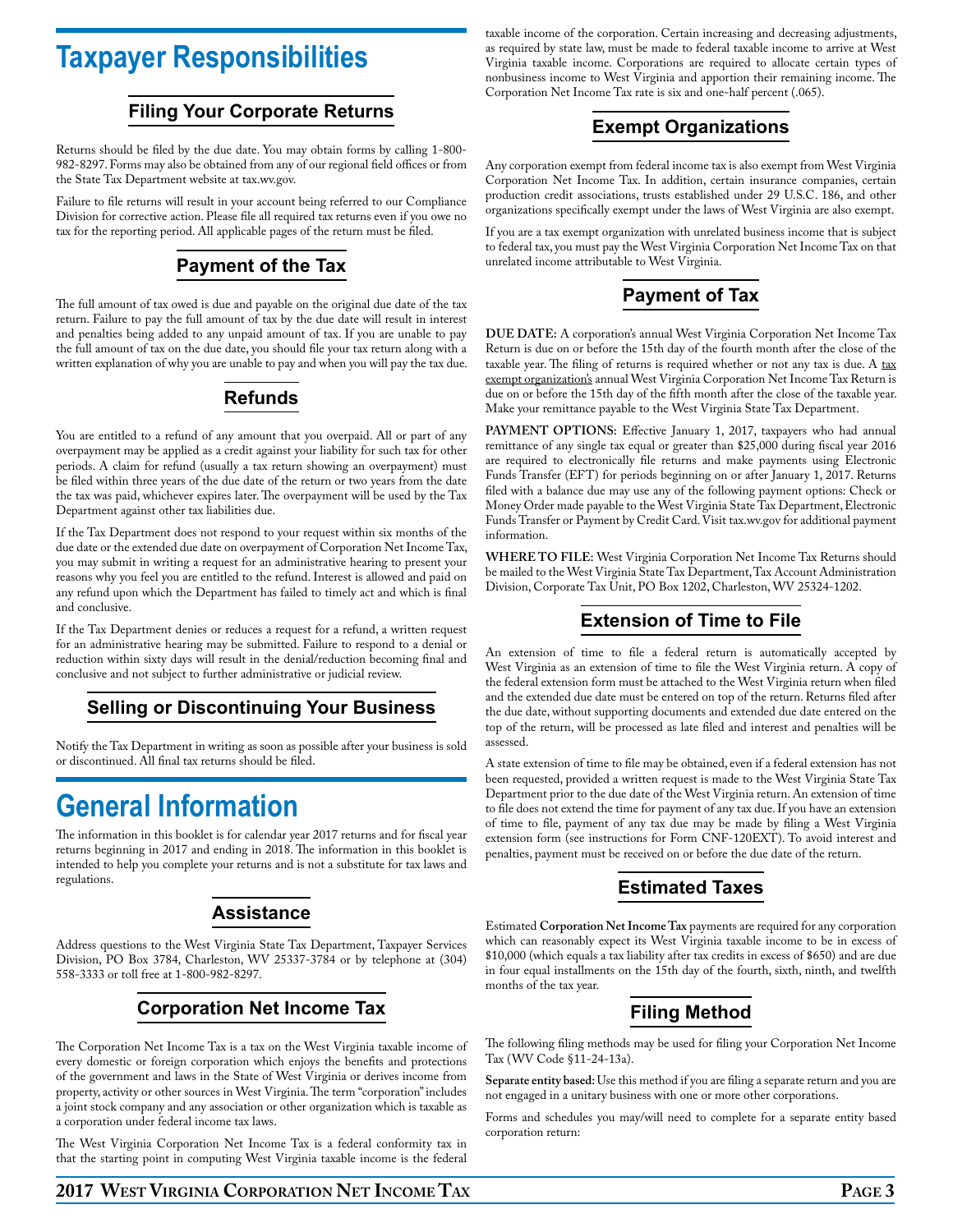| $CNF-120$ pages $1 & 2$ | $CNF-120Sched. B, B-1$ $CNF120U$ |  |                   |
|-------------------------|----------------------------------|--|-------------------|
| CNF-120 Sched. C        | CNF-120 Sched. NOL               |  | CNF-120APT Sched. |
| CNF-120TC               | CNF-120APT Sched. B CNF-120W     |  |                   |

Tax Return Questionnaire

**What are the filing requirements?** Corporations that are members of the same unitary business group must file a combined report including all required information of every business engaging in the unitary business with the corporation. This report must be filed with each members' separate return unless the group elects to designate a corporation as surety and file a combined return.

SEPARATE COMBINED: Use this method if you are filing a combined report but a separate return.

Forms and schedules you may/will need to complete a separate combined return are the same as required for Separate Entity Filers except that the Schedule UB4-CR is required. Visit tax.wv.gov to obtain this worksheet.

#### **Combined: (Must complete UB4-CR and attach to return).**

**Group Combined:** Corporations use this method if they are members of the same unitary business group and elect to designate surety. Taxpayer **must designate surety FEIN in space provided**.

Forms and schedules you may/will need to complete a group combined return:

| $CNF-120$ pages $1 & 2$ | CNF-120 Sched. UB-5         | CNF-120 Sched. UB-3      |
|-------------------------|-----------------------------|--------------------------|
| CNF-120 Sched. NOL      | <b>CNF-120U</b>             | CNF-120TC                |
| CNF-120 Sched, UB-1     | CNF-120 Sched. UB- CNF-120W |                          |
| CNF-120 Sched. C        | 4APT, A1, A2, B1, B2, C     | CNF-120 Sched. UB-5      |
| $CNF-120$ UB4-CR        | UB-4APTSUM                  | Tax Return Questionnaire |

#### **Taxable Year/Method of Accounting**

You must use the same taxable year and method of accounting as you use for federal tax purposes.

#### **Supporting Federal Information**

You must attach to your West Virginia return a copy of pages 1 through 5, along with any applicable supporting documents/schedules, of your signed federal income tax return as filed with the Internal Revenue Service. If you attach a pro forma federal income tax return, the following consolidated return data is also required: a copy of pages 1 through 5 of the consolidated federal return plus supporting schedules showing the consolidation income statement, balance sheet, eliminations and adjustments; a copy of federal Form 851; and a signed statement explaining the differences, if any, between the income statement and balance sheet reported for federal consolidated filing and that reported for West Virginia purposes. Include Schedule M-3 when applicable.

Corporations shall attach the federal documents to the West Virginia Corporation Net Income Tax Return.

### **Interest**

You must pay the entire tax due on or before the due date of the tax return (determined without regard for an extension of time to file). If you do not pay the entire tax due on or before the due date, you must pay interest on the amount of the underpayment from the due date to the date paid. Interest is always due, without exception, on any underpayment of tax.

Interest is imposed by an adjusted rate established by the Tax Commissioner. The annual rate will never be less than eight percent (.08). The interest rate will be determined and in effect for periods of six months. Interest rates in effect for various periods are:

| $1/1/92$ to 6/30/92 –    | 9% | $1/1/99$ to $6/30/00$ –  | 8%    |
|--------------------------|----|--------------------------|-------|
| $7/1/92$ to $12/31/95-$  | 8% | $7/1/00$ to $12/31/01$   | $9\%$ |
| $1/1/96$ to $12/31/96$ — | 9% | $1/1/02$ to 6/30/02 –    | 8%    |
| 1/1/97 to 12/31/97       | 8% | $7/1/02$ to $12/31/16$ - | 9.5%  |
| $1/1/98$ to $12/31/98-$  | 9% | $1/1/17$ to $12/31/17$ – | 8%    |

Contact the West Virginia State Tax Department, Taxpayer Services Division at 1-800-982-8297, for the interest rate in effect for other periods. Also, Administrative Notices may be found online at tax.wv.gov notifying of adjusted interest rates.

#### **Additions to Tax**

LATE FILING. Additions to tax are imposed for failure to file a return on or before the due date (determined with regard to an extension of time to file). On any amount of tax shown to be due on the return, the additions to tax for late filing is five percent (.05) per month or any part of a month not to exceed twenty-five percent (.25).

LATE PAYMENT. Additions to tax are imposed for failure to pay all tax shown to be due on a return on or before the due date (determined without regard to an extension of time to file). The additions to tax for late payment is imposed at the rate of one half of one percent (.005) per month or part of a month not to exceed twenty-five percent (.25).

When both the five percent (.05) additions to tax for late filing and the one half of one percent (.005) additions to tax for late payment are imposed, the maximum monthly percent is five percent (.05) not to exceed forty-seven and one-half of one percent (.475) of the tax due.

FAILURE TO PAY ESTIMATED TAX. Corporations that are required to make estimated payments of their tax liability are subject to additions to tax for failing to pay at least ninety percent (.90) of their annual tax liability. The additions are imposed at the same rate as interest is imposed. See Form CNF-120U for more information on the additions to tax for underpayment of estimated tax.

#### **Completion and Signature**

All applicable sections of the return must be completed and all required supporting documents must be attached. An incomplete return will not be accepted as timely filed. The return must be signed by an authorized officer. If the return is prepared by someone other than the taxpayer, the preparer must also sign the return and enter his or her complete address.

#### **Changes Made by the IRS to Federal Return**

Any corporation whose reported income or deductions are changed or corrected by the Internal Revenue Service or through renegotiation of a contract with the United States is required to report the change or correction to the West Virginia State Tax Department. This report must be made within ninety days of the final determination by filing an amended/RAR, return and attaching a copy of the revenue agent's report detailing such adjustments.

### **Corporate Amended Returns**

A corporation that filed an amended return with the Internal Revenue Service must file an amended return with the West Virginia State Tax Department within ninety days of filing the amended federal return.

- File Form CNF-120, pages 1 and 2, completing all appropriate lines and checking the Amended box under "Type of Return" on page 1. Because WV uses barcodes on tax forms it is important to use the appropriate forms for the tax year being amended. Example: You are amending a tax return for the period ending 12-31-2007; use the 2007 CNF-120 forms.
- Note: Tax forms for different years may use different line numbers; read the line instructions carefully.
- Any amount paid with the original return should be entered on Line 22 of Form CNF-120, page 2.
- If you received a refund, or had an amount credited on the original return, enter that amount on Line 24 of Form CNF-120, page 2.
- Attach all schedules that have amended figures in order to verify the changes made to the return. Example: There was a change made to your Adjustments to Federal Taxable Income; be sure to attach Schedule B with the amended figures.

Amended Returns filed for the purpose of obtaining a refund of an overpayment must be filed within three years of the due date of the return (with regard to an extension of time to file), or two years from the date the tax was paid, whichever expires later. If your Amended Return has a balance due, send the payment along with the tax return.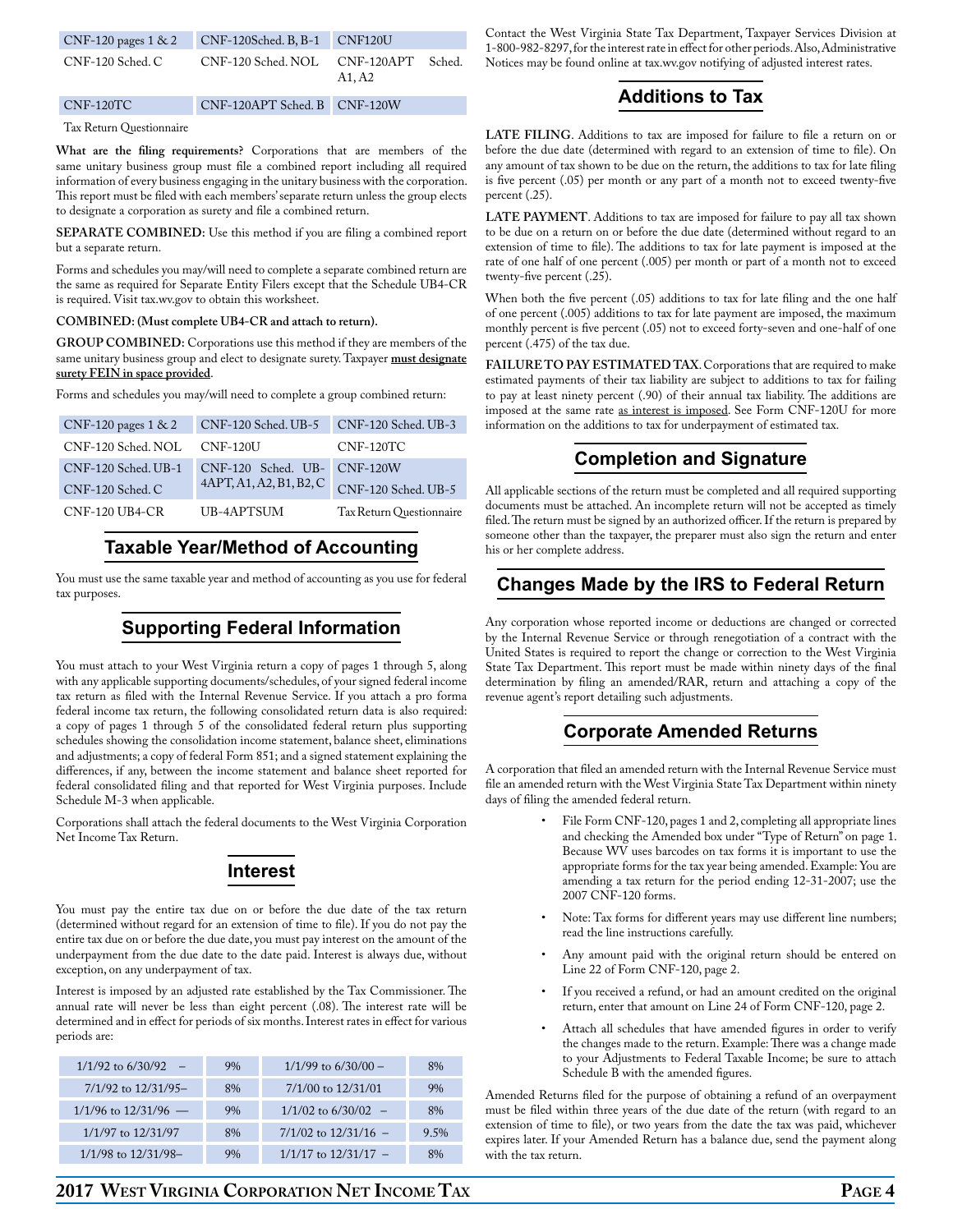# **Consistency in Reporting**

In completing your West Virginia Corporation Net Income Tax Return, if you depart from or modify past procedures for classifying business income and nonbusiness income, for valuing property or including or excluding property in the property factor, for treating compensation paid in the payroll factor, for including or excluding gross receipts in the sales factor, you must disclose by separate attached schedule detailing the nature and extent of the variances or modifications.

If you make sales of tangible personal property which are shipped into a state in which you are not taxable, you must identify the state to which the property is shipped and report the total amount of sales assigned to such state.

# **Confidential Information**

Tax information which is disclosed to the West Virginia State Tax Department, whether through returns or through department investigation, is held in strict confidence by law. The State Tax Department, the United States Internal Revenue Service and other states have agreements under which tax information is exchanged. This is to verify the accuracy and consistency of information reported on federal, other state, and West Virginia tax returns.

#### **Reporting West Virginia Income Tax Withholding Credit**

A West Virginia Income Tax Withholding Credit is created when a payment is made by another entity for the benefit of the Corporation filing this return.

**Filing** – If you submit your return electronically, it is not necessary to use or submit a CNF-120W. Information will be transmitted electronically once the WV/NRW-2, 1099, or WVK-1 Equivalent issued to the corporation is entered within the software.

Paper Filed Returns - If your return is submitted on paper, the total amount of West Virginia tax withheld for the corporation must be shown on your Form CNF-120W, West Virginia Withholding-Credit Schedule Corporation Net Income Tax. A completed CNF-120W *must* be enclosed with your paper return. Failure to submit this document will result in the disallowance of the withholding credit claimed. **Note**: Local or municipal fees cannot be claimed as West Virginia income tax withheld. If the source of the withholding credit is for a nonresident sale of real estate transaction, a Form WV/NRSR must be completed and on file with the State Tax Department prior to submitting a tax return. If withholding credit is related to Form WV/NRSR, please indicate in the box provided on line 21.

# **Form CNF-120 Instructions**

Enter beginning and ending tax year dates covered by this return. Clearly print or type your name and address. If filing under extension, enter the extended due date. In the "Check Applicable Boxes" section, mark all that apply to the corporate return being filed.

Check the applicable box regarding any disregarded entities. If the "Yes" box is marked, please complete and attach the required Tax Return Questionnaire on page 24.

Attachments and statements required: Attach all additional information and statements required as part of your Form CNF-120 as they apply to your filing method.

**Attach a copy of pages 1 through 5 of your signed federal return (Form 1120)**, and Schedule M-3 if applicable. If filing separate West Virginia and consolidated federal, attach your pro forma federal, consolidated federal Form 851 (Affiliation Schedule), plus spreadsheets of the income and expenses, and balance sheet entries for EVERY corporation included in the consolidated federal return.

Attach a schedule of other states in which you have property or paid salaries during the taxable year. Indicate those states in which you are filing corporate tax returns based on, or measured by, net income for this taxable year.

Attach a schedule of other states in which you have sales of tangible personal property during the taxable year and in which you are not taxed (e.g. P.L.86-272). Indicate by state the amount of sales not subject to tax.



**If filing a combined return skip lines 1 through 13 and complete UB Schedules.** Enter total taxable income from your federal income tax return Form 1120 or your pro forma return. A "pro forma" return is the return that you would have filed if you had filed your federal return on a separate return basis.





2

line 13.

# **L <sup>i</sup> <sup>n</sup> <sup>e</sup>**



Enter total decreasing adjustments from Form CNF-120, Schedule B, line 26.

Enter total increasing adjustments from Form CNF-120, Schedule B,

#### **L <sup>i</sup> <sup>n</sup> <sup>e</sup>**



Adjusted federal taxable income (line 1 plus line 2 minus line 3). If this corporation is a wholly West Virginia corporation please check the box and skip to line 10. Enter the amount of line 4 in line 10.



Total nonbusiness income allocated everywhere (Form CNF-120APT, Schedule A-1, line 8, column 3).

# **L <sup>i</sup> <sup>n</sup> <sup>e</sup>**



Subtract line 5 from line 4. This is your total income subject to apportionment.

#### **L <sup>i</sup> <sup>n</sup> <sup>e</sup>**

7

Complete Form CNF-120APT Schedule B and enter the result of part 1, line 8; part 2 or part 3, column 3.

**\*\*Important note regarding line 7\*\*** Form CNF-120APT, Schedule B must be completed and attached. FAILURE TO ATTACH **completed form will result in 100% apportionment to West Virginia.**



Line 6 multiplied by line 7 (carry this amount to the top of page 2).



Enter the result from CNF-120APT from CNF-120APT, Schedule A2, line 12.



Multistate corporations should add lines 8 and 9 and wholly West Virginia corporations should enter the amount from line 4.



Enter the total from column 6 of Schedule NOL.



Subtract line 11 from line 10.



REIT Inclusion and other Taxable income



15 **L <sup>i</sup> <sup>n</sup> <sup>e</sup>** Add lines 12 and 13. Combined filers should enter amount from Schedule UB-3, line 20.

2017 WV Corporate Tax Rate .065.



**L <sup>i</sup> <sup>n</sup> <sup>e</sup>**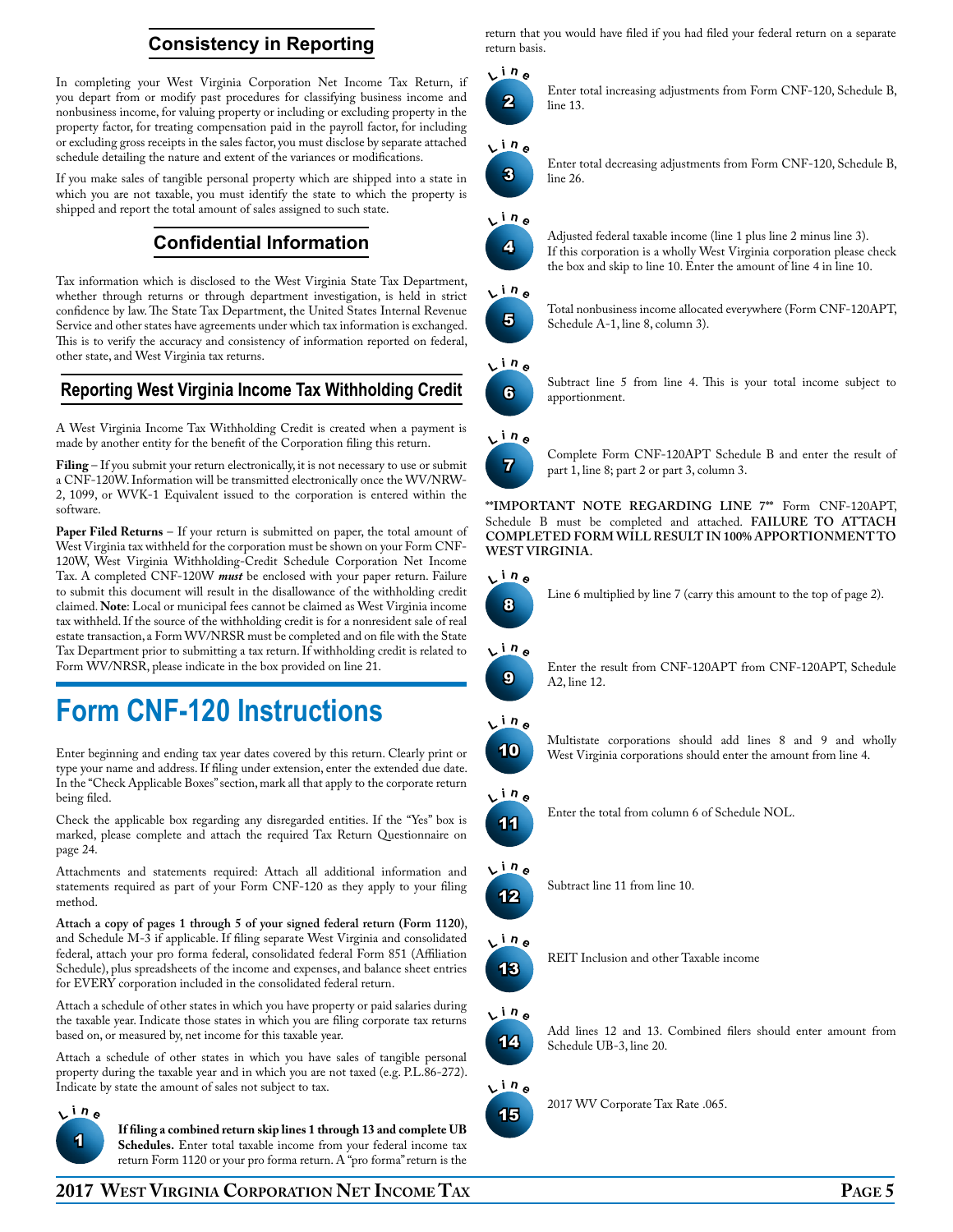

Multiply line 14 by the Corporate Net Income Tax Rate in line 15.



Enter the result from column 2, line 17 of completed Form CNF-120TC. The total amount of credits cannot exceed the net income tax on line 16. If the result is a negative amount, enter zero (0).



Subtract line 17 from line 16. This is your Adjusted Corporate Net Income Tax.



Prior year carryfoward credit from your previous Corporate Net Income Tax return.



Enter total estimated tax payments and any extension payment made with Form CNF-120EXT.



Enter the total amount of withholding credit from Form NRW-2, Form WVK-1, and/or Form 1099 if filing electronically. Amount must match the total from Form CNF-120W for paper filers. Check box if withholding is from NRSR (nonresident sale of real estate).



If this is an amended return, enter the amount paid with the original return.



Add lines 19 through 22. This total MUST match the total on Schedule C.



If this an amended return, enter the amount of an overpayment previously refunded or credited.



Subtract line 24 from line 23. This is your company's total payments.



If line 25 is larger than line 18 enter your overpayment here.



Enter the amount of the overpayment in line 26 that you wish to have credited to 2018 taxes.



Enter the amount of the overpayment in line 26 that you wish to have refunded (subtract line 27 from line 26).



If line 25 is smaller than line 18, enter the tax due on this line.



Determine the amount of interest due. For information regarding interest, see the general information on page 4 of this instruction booklet.



Determine additions to tax due. For information regarding additions to tax, see the general information on page 4 of this instruction booklet.



Enter the amount of penalty for underpayment of estimated tax from Form CNF-120U, line 6



Add lines 29 through 32. This is the balance due with this return. Make check payable to West Virginia State Tax Department or see www.tax.wv.gov for other payment options.

# **Schedule B Adjustments to Federal Taxable Income**

# **Adjustments Increasing Federal Taxable Income**

# **L <sup>i</sup> <sup>n</sup> <sup>e</sup>**



Enter exempt interest or dividends from any state or local bonds or securities from your federal return Form 1120, Schedule K or on Schedule M-1.



Enter the amount of US Government obligation interest or dividends not exempt from state tax, less any related expenses not deducted on the federal return. Attach supporting documentation.



Attach an itemized schedule of taxes and licenses from line 17 of your federal income tax return, Form 1120 or pro forma Form 1120.



Taxpayers can elect to expense the cost of certain air and water pollution control facilities located in West Virginia in the year in which the cost of acquisition, construction or development was paid or incurred. Eligible air and water pollution control facilities are those located in West Virginia that are "certified pollution control facilities" as defined by Section 169 of the Internal Revenue Code. If this election is made, the total amount of any federal deduction for depreciation or amortization of such facilities is disallowed. The election is made on the return for the year in which the cost is paid or incurred. Once made, the election or non-election is irrevocable.

A taxpayer who reports all income to this state will make the adjustments for the cost of the facilities on CNF-120 Schedule B, line 21. The depreciation or amortization on the facilities, including that attributable to cost expensed this year as well as prior years, deducted on the federal return, is entered on CNF-120 Schedule B, line 4. A taxpayer who is subject to allocation and apportionment makes the adjustment for the cost of the facilities on Form CNF-120APT Schedule A-2, line 9, column 3. The depreciation or amortization on the facilities deducted on the federal return for this year as well as previous years, is entered on Form CNF-120APT Schedule A-2, lines 10 and 11 of column 3.



Corporations which are exempt from federal income tax are also exempt from West Virginia Corporation Net Income Tax. If such a corporation has unrelated business taxable income (as defined by Section 512 of the Internal Revenue Code), they must pay West Virginia Corporation Net Income Tax on the unrelated business taxable income. Enter the unrelated business taxable income as reported on Federal Form 990T.

Enter the amount of Net Operating Loss from Federal Form 1120,

6 **L <sup>i</sup> <sup>n</sup> <sup>e</sup>**

line 29a.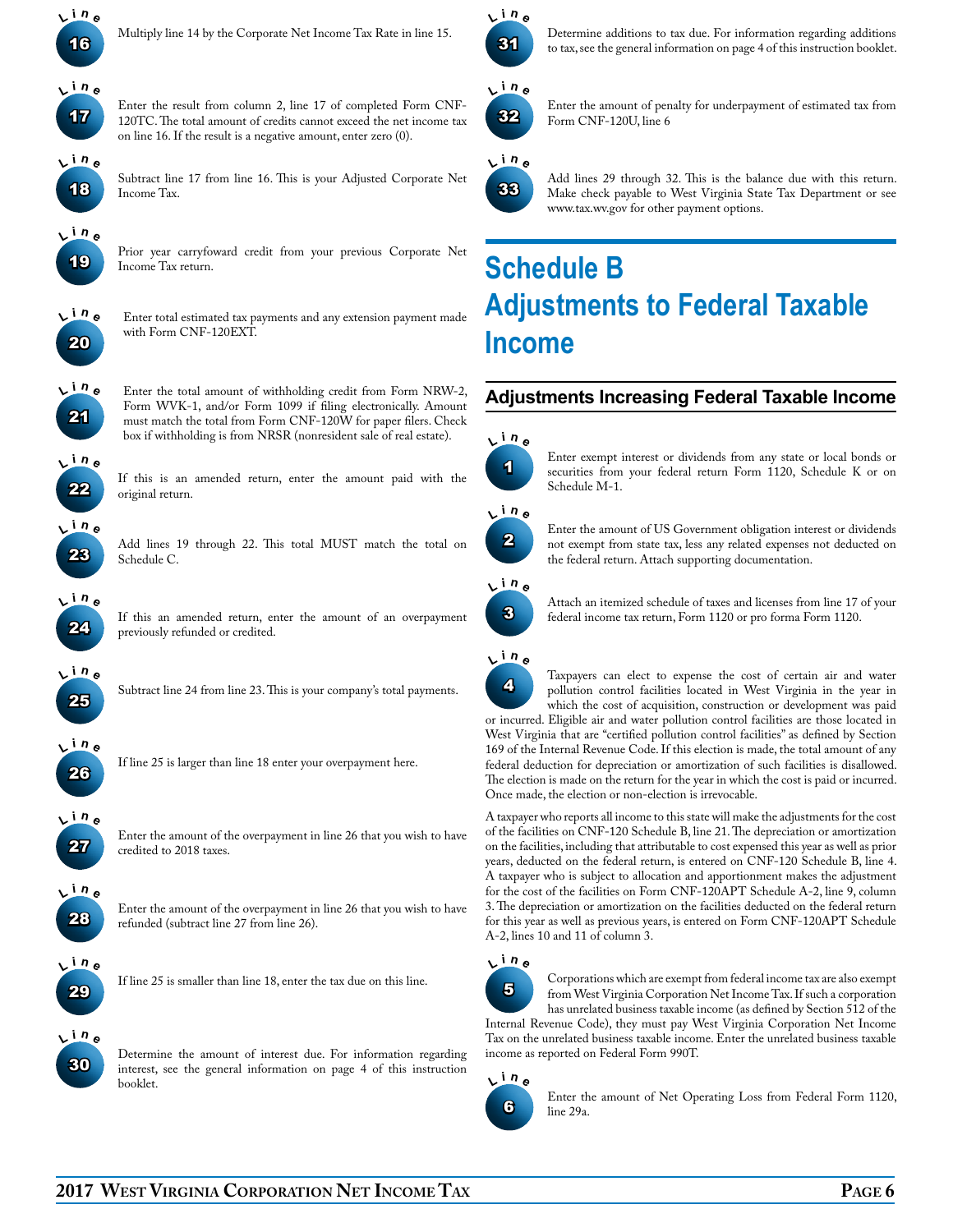

If you claim the West Virginia Neighborhood Investment Program Tax Credit, any deduction, decreasing adjustment, or decreasing modification taken on your federal return for any charitable contribution made to such Neighborhood Investment Program and for which the West Virginia credit is claimed, must be added back on this line.



Taxpayers with foreign source income must adjust their federal taxable income by the amount of their taxable income or loss from sources outside the United States. In determining foreign source income, the provisions of Sections 861, 862, and 863 of the Internal Revenue Code apply. Complete the following worksheet.

#### **Foreign Source Income Worksheet**

- 1. Taxable income from sources outside the
- United States...........................................
- 2. LESS foreign dividend gross-up..............
- 3. LESS subpart F income...........................
- 4. West Virginia adjustment........................

If the amount on line 4 of the worksheet is a positive figure, enter it on CNF-120, Schedule B, line 20. If it is a negative figure, enter the amount of the loss on CNF-120, Schedule B, line 8 without the negative sign.

Attach copies of Federal Form 1118 to support your calculation. If you did not file Federal Form 1118, you must prepare and file a pro forma Federal Form 1118 to support your adjustment. If you filed a consolidated Federal Form 1118 and file separate or unitary West Virginia returns, attach both the true consolidated and a pro forma Federal Form 1118 to support your adjustment.

# 9 **L <sup>i</sup> <sup>n</sup> <sup>e</sup>**

Enter the amount of foreign taxes as deducted on your Federal Form 1120.







Add back for expenses related to certain REIT's and regulated investment companies and certain interest and intangible expenses (WV Code §11-24-4b).



Other increasing adjustments. Please submit a statement of explanation



Add lines 1 through 12. Enter the total on Form CNF-120, line 2.

# **Adjustments Decreasing Federal Taxable Income**

for any amount entered with your return.



Enter the amount of refund or credit of income taxes or taxes based upon net income imposed by this state or any other jurisdiction included in federal taxable income. Attach supporting documentation.



16 **L <sup>i</sup> <sup>n</sup> <sup>e</sup>** Enter the amount of interest expense on obligations or securities of any state or its political subdivisions disallowed in determining federal taxable income. Attach supporting documentation.

Enter the amount of US Government obligation interest or dividends included in federal but exempt from state tax, less related expenses deducted on your federal return. Attach supporting documentation.



Enter total salary expense not allowed on your federal return due to claiming the federal jobs credit and include a copy of Federal Form 3800 or 5884.



Enter the total foreign dividend gross-up (IRC Section 78) from Federal Form 1120, Schedule C, line 15.

### **L <sup>i</sup> <sup>n</sup> <sup>e</sup>**



Enter the total subpart F income (IRC Section 951) from Federal Form 1120, Schedule C, line 14.



See instructions for CNF-120 Schedule B, line 8. If Foreign Source Income from worksheet line 4 is positive, enter amount here.



See instructions for CNF-120 Schedule B, line 4. Multistate corporations must use CNF-120APT, Schedule A-2, line 9.

# **L <sup>i</sup> <sup>n</sup> <sup>e</sup>**

22 A decreasing adjustment to federal taxable income is allowed for employer contributions to a medical savings account established pursuant to WV Code §33-16-15, to the extent included in federal taxable income, less any portion of the employer's contributions withdrawn for purposes other than payment of medical expenses. The amount taken as a decreasing adjustment may not exceed the maximum amount that would have been deducted from the corporation's federal taxable income if the aggregate amount of the corporation's contributions to individual medical savings accounts established under WV Code §33-16-15 had been contributions to a qualified plan as defined under the Employee Retirement Income Security Act of 1974 (ERISA), as amended.



Other decreasing adjustments. Please submit a statement of explanation for any amount entered with your return.



Taxpayers that own certain tax-exempt government obligations and obligations secured by certain residential property located in West Virginia can take a special allowance that further reduces federal taxable income. Complete Form CNF-120, Schedule B-1 to determine the amount



of the allowance.

Add lines 24 and 25. Enter the amount here and on CNF-120, line 3.

# **Schedule B-1 Allowance for Governmental Obligations/Obligations Secured by Residential Property (§11-24-6(f))**

Taxpayers that own certain tax exempt government obligations and obligations secured by certain residential property located in West Virginia can take a special allowance that further reduces federal taxable income. Complete CNF-120 Schedule B-1 to determine the amount of the allowance. The value of these obligations and loans is determined using the average of the monthly beginning and ending account balances. These account balances are determined at cost in the same manner that such obligations, investments and loans are reported on the balance sheet of your federal tax return.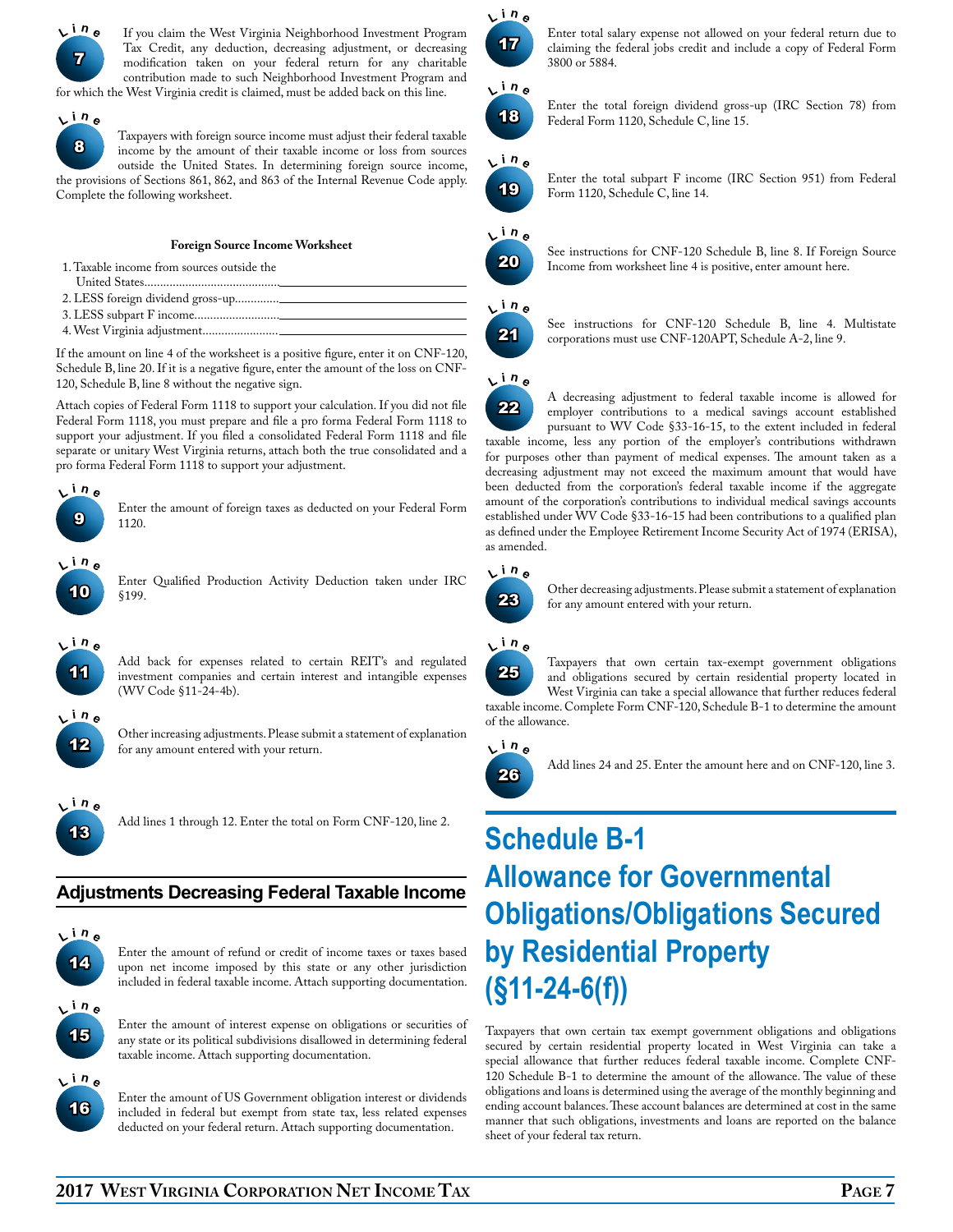

Attach copy of worksheets supporting the calculation of average monthly balance.



Average the beginning and ending balance of Federal Form 1120, Schedule L, line 15.



CNF-120, line 1 plus CNF-120, Schedule B, line 13 minus line 24, plus Form CNF-120APT, Schedule A-2, lines 9, 10, and 11.

# **Schedule C Schedule of Tax Payments**

Use this schedule to list any Corporation Net Income Tax payments made which the taxpayer is applying to this return. List the following for each payment: name of corporation making payment; FEIN of corporation making the payment; date of payment; type of payment (estimated payment, including application of overpayment from prior year, and extension payments made with an extension return); and amount of payments. The total amount of payments must equal the amount reported on Form CNF-120, line 23.

# **CNF-120TC Summary of Corporation Net Income Tax Credits**

The CNF-120TC, Summary of Corporation Net Income Tax Credits, is a form used by corporations to summarize the tax credits that they claim against their Corporation Net Income Tax liability. In addition to completing the CNF-120TC, each tax credit has a schedule or form that is used to determine the amount of credit that can be claimed. Please note that some tax credit schedules require a completed application to be submitted and approved before the tax credit schedule can be filed. Both the CNF-120TC and the appropriate credit calculation schedule(s) or form(s) must be attached to your return in order to claim a tax credit.



Total credits: Add lines 1 through 16. Enter the amount in column 2, Credits Used, on CNF-120, line 17. For additional information and a copy of the tax credit schedules and applications please visit tax.wv.gov.

# **Schedule NOL Corporation Net Income Tax WV Net Operating Loss Carryforward Calculation (§11-24-6(d))**

**Who should complete Schedule NOL?** All corporations claiming a West Virginia net operating loss carry forward deduction on Form CNF-120, line 11 must complete this schedule to support their net operating loss deduction. Schedule NOL is not a claim for refund. It is a calculation schedule to support the net operating loss carryforward deduction.

**For taxable years ending after June 30, 1988** West Virginia Corporation Net Income Tax law was revised to provide for a West Virginia net operating loss deduction to be used to reduce West Virginia taxable income of a corporation. The revision is effective for all taxable years ending after June 30, 1988, and applied to all loss carried over from the taxable year ending on or before June 30, 1988.

Any amount claimed as a federal net operating loss deduction must be added back to federal taxable income on West Virginia Form CNF-120, Schedule B, line 6. The West Virginia net operating loss carryforward deduction is entered on Form CNF-120, line 11.

**Taxpayers now have a West Virginia election as to the carryback or carryforward of the West Virginia net operating loss deduction.** For losses incurred in taxable years beginning after August 5, 1997, the carryback period is two years and the

carryforward period is 20 years. If the election is made to not carryback any part of the loss, the carryforward period is 20 years. For losses incurred in taxable years beginning on or before August 5, 1997, the carryback period is 3 years and the carryforward period is 15 years.

A net operating loss deduction of a multistate corporation is subject to West Virginia allocation and apportionment rules.

The West Virginia net operating loss deduction is limited to net operating losses incurred by a corporation which did business in West Virginia and filed Corporation Net Income Tax Returns in prior taxable years.

The amount of net operating loss deduction available to an affiliated group, which elects for the first time to file a consolidated return for a taxable year ending after July 1, 1988, is limited to the net operating losses incurred by members of the affiliated group which did business in West Virginia and filed separate West Virginia returns in prior years.

A West Virginia net operating loss deduction will not be allowed for net operating losses of those members of the affiliated group which did no business in West Virginia in prior taxable years and were not required to file West Virginia Corporation Net Income Tax Returns.

**SRLY RULES**. The separate return limitation years (SRLY) rules set forth in Treasury Regulation §1.1502 apply in determining the allowable West Virginia net operating loss deduction.

When the SRLY rules apply, a member of an affiliated group's net operating loss carried forward from its separate return year can only offset that portion of the taxable income attributable to that member of the group.

**Schedule NOL** is designed to support the claiming of a West Virginia net operating loss carryforward deduction by providing information on the year of the loss and how the loss was/is being used. Enter on Schedule NOL those loss years that give rise to the current taxable year's net operating loss carryforward deduction.

**Column 1. Year of loss**. Enter in column 1 the applicable tax year ending date(s) for the year(s) that you had net operating loss(es).

**Column 2.** Enter name and FEIN of the Consolidated Parent Corporation if you filed a consolidated return prior to 2009 and had a West Virginia Net Operating Loss or enter name and FEIN of all separate members' West Virginia net operating losses that filed separately prior to 2009.

**Column 3.** Amount of West Virginia net operating loss. Enter the amount of West Virginia net operating loss that corresponds to the year of the loss shown in Column 1.

**Column 4. Amount carried back to years prior to loss year.** Enter the total amount of loss for the taxable year entered in column 1 that was carried back to a year, or years prior to the year of the actual loss.

**Column 5. Amount carried forward to years prior to this year.** Enter the total amount of loss for the taxable year entered in column 1 that was carried forward to a year, or years, prior to the current taxable year.

**Column 6. Amount being used this year.** Enter the amount of loss for the taxable year entered in column 1 that is being used to offset West Virginia taxable income for the current taxable year.

**Column 7. Remaining unused net operating loss.** Enter the amount of loss for the tax year entered in column 1 that remains to be carried to a taxable year subsequent to the current taxable year.

**Total Net Operating Loss Carryforward Deduction for Current Taxable Year.** The amount of the West Virginia net operating loss carryforward deduction claimed on Form CNF-120, line 11 of the current year's tax return must equal the sum of Form CNF-120, Schedule NOL, column 6. In no instance may the West Virginia net operating loss carryforward deduction reduce West Virginia taxable income below zero.

**Net operating loss carryback.** Generally, a taxpayer having a net operating loss must first carry back that loss to the two preceding tax years before carrying the loss forward. A refund initiated by a net operating loss carry back must be claimed within three years from the original due date of the return for the loss year (with regard to an extension) by the filing of Form CNF-139. *Please note: It is not necessary to file an amended return when filing Form CNF-139.*

**Special legislative changes made during 1993 have limited the amount of net operating loss that can be carried back when the loss is incurred in a taxable year beginning after December 31, 1992. No more then \$300,000 of net operating loss from any taxable year beginning after December 31, 1992 may be carried back to any previous taxable year.**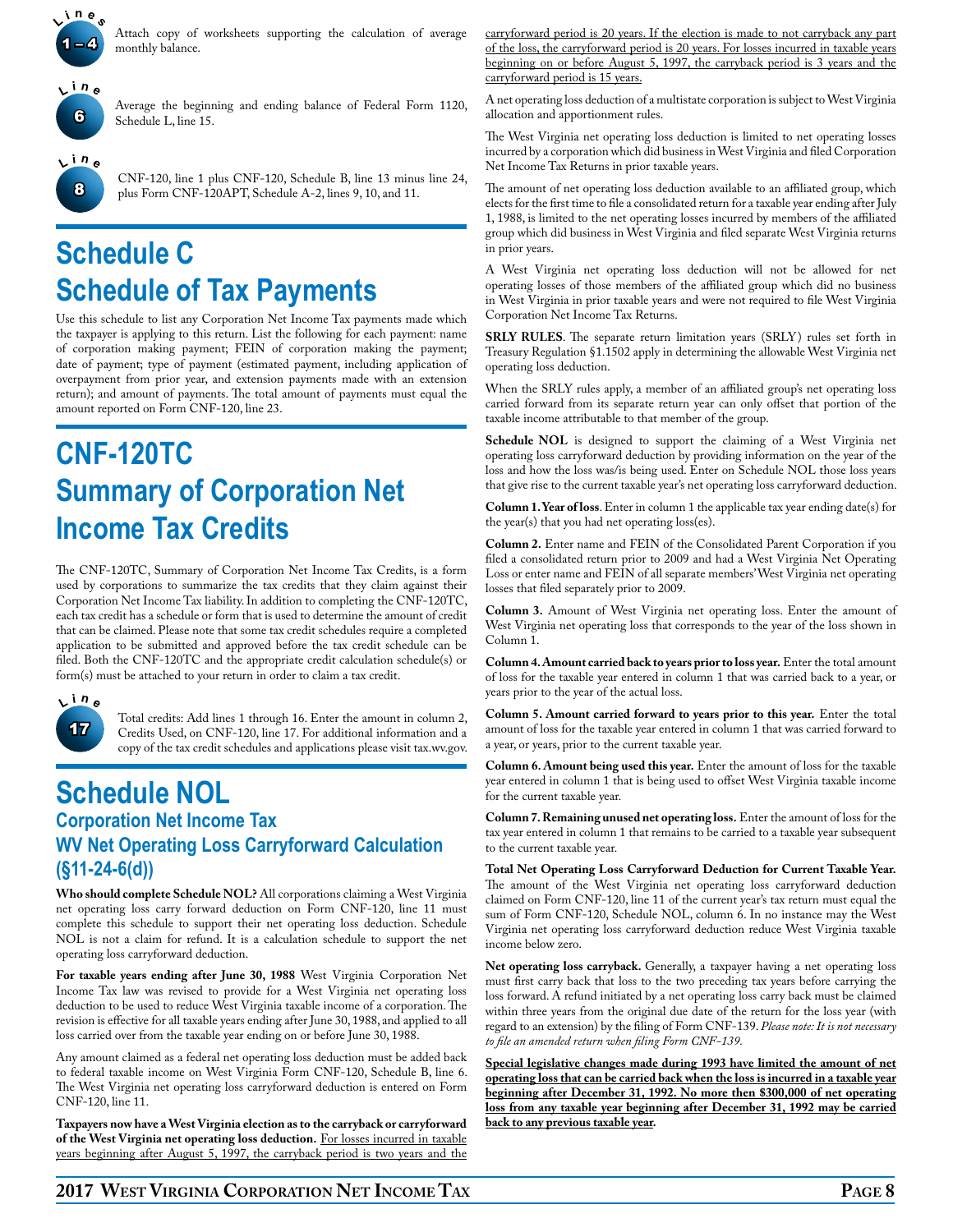# **CNF-120APT Allocation and Apportionment for Multistate Corporations**

### **Schedules A1 & A2 – Allocation of Nonbusiness Income**

If your business activities take place both within and without West Virginia and you are also taxable in another state, certain items of nonbusiness income that are included in federal taxable income are directly allocated. All other income must be apportioned.

Business income arises from transactions and activities in the regular course of the corporation's trade or business, and include income from tangible and intangible property if the acquisition, management or disposition of the property constitutes integral parts of the corporation's trade or business.

Nonbusiness income includes all income that is not properly classified as business income less all expenses attributable to the production of this income. Nonbusiness income is allocated to West Virginia if (1) the corporation's commercial domicile, the principal place from which the trade or business is managed is located in West Virginia; or (2) property creating the nonbusiness income is utilized in West Virginia. Nonbusiness income from real property is allocated to West Virginia if the corporation's commercial domicile is located in West Virginia, or, in the case of patents or copyrights, if they are used in West Virginia.

For a detailed discussion of allocation of nonbusiness income, you may request a copy of Publication TSD-392, "Corporation Net Income Tax Nonbusiness Income", by contacting our Taxpayer Services Division or online at tax.wv.gov.

Determine nonbusiness income allocated to West Virginia and outside West Virginia by completing Form CNF-120APT, Schedules A1 and A2. *Only those types of nonbusiness income listed on Form CNF-120APT, Schedules A1 and A2 can be allocated. Any other types of income that the corporation classifies as nonbusiness must be apportioned.*



12

Enter the amount from Form CNF-120APT, Schedule A1, column 3, line 8 on Form CNF-120, line 5.

Enter the amount from Form CNF-120APT, Schedule A2, column 3, line 12 to Form CNF-120, line 9.

# **Schedule B – Apportionment Formula**

If your business activities take place both within and without West Virginia and you are also taxable in another state, all net income, after deducting those items of nonbusiness income allocated on Form CNF-120APT, Schedules A1 and A2 must be apportioned to West Virginia by using the appropriate apportionment formula. Completion of CNF-120, Schedule B is required even if apportionment is zero.

**Special apportionment formulas apply to motor carriers and to financial organizations.** If you are filing for a financial organization, follow the apportionment instructions for Form CNF-120APT, Schedule B, Part 3. If you are filing for a motor carrier, follow the apportionment instructions for Form CNF-120APT, Schedule B, Part 2.

All other multistate corporations will use the standard apportionment formula of payroll, property, and sales, with the sales factor double weighted, and will complete CNF-120APT, Schedule B Parts 1 through 3 as applicable.

**Petitioning for an alternate method of apportionment**. To use an alternate method of allocation and apportionment, you must petition the Tax Commissioner to use some other basis to determine your taxable net income. Your petition for an alternate method must be filed no later than the normal due date of your return.

You must have written permission to use an alternate apportionment method before filing your return. Permission will only be granted if you can show that the statutory formula does not properly reflect your taxable income, and if the alternate method properly and fairly shows your West Virginia taxable income.

Your petition should include your name and address, state of incorporation and principle place of business, a description of the kind(s) of business in which you are

engaged, a detailed statement of how sales are made in West Virginia, a computation of your West Virginia taxable income using the statutory apportionment formula and using your proposed alternate formula, and a summary of the facts that support your position.

Send your petition to West Virginia State Tax Department, Tax Account Administration Division, Corporate Tax Unit, PO Box 1202, Charleston, WV 25324-1202.

#### **Multistate Corporations – Four Factor Formula**

#### **Part 1 – To determine your West Virginia apportionment percentage, first determine the following factors:**

**Property Factor**. Property includes all real and tangible personal property owned or rented and used during the taxable year to produce business income. Property used in connection with the items of nonbusiness income allocated in Form CNF-120APT, Schedule A1 and A2 shall be excluded from the factor.

Property must be included in the property factor if it is actually used or is available for or capable of being used during the taxable year. Property held as reserves, standby facilities or reserve sources of materials must be included. Property or equipment under construction (except goods in process that can be inventoried) must be excluded until it is actually used to generate business income. Movable property, such as tools, construction equipment and trucks, used both within and without West Virginia, shall be included in the numerator of the fraction on the basis of total time within the state during the taxable year.

Property owned is valued at original cost. Property rented is valued at eight times the net annual rental rate. Leasehold improvements are considered property owned and are included at their original cost. Generally, original cost is the basis of the property for federal income tax purposes at the time of acquisition and adjusted by subsequent capital additions of improvements and partial dispositions by reason of sale, exchange, abandonment, etc. As a general rule, property is included in the factor by averaging its value at the beginning and ending of the taxable period. The Tax Commissioner may require or allow averaging by monthly values if such a method is required to properly reflect the average value of the taxpayer's property for the taxable year.



Divide column 1 by column 2 and enter result in column 3. State the result as a decimal and round to six (6) places after the decimal.

Payroll Factor. The payroll factor shall include the amount of compensation paid to employees during the taxable year. The total amount paid is determined upon the basis of the taxpayer's accounting method for federal income tax purposes. If you have adopted the accrual method of accounting for federal purposes, all compensation shall be deemed to have been paid. Compensation may be included in the payroll factor by use of the cash basis only if you have permission from the Tax Commissioner for an alternate method of apportionment. Compensation means wages, salaries, commissions, and other forms of remuneration paid to employees for personal services. Payments made to an independent contractor or any other person not properly classified as an employee are excluded. **Only amounts paid directly to employees are included in the payroll factor**. Do not include compensation paid to employees engaged exclusively in an activity that generates nonbusiness income that you allocated on Form CNF-120APT, Schedules A1 and A2.

**The denominator** (column 2) of the payroll factor is the total compensation paid by the taxpayer during the taxable year, as shown on the federal income tax return filed with the Internal Revenue Service and as reflected in the schedule of wages and salaries and that portion of the cost of goods sold which reflect compensation.

**The numerator** (column 1) of the payroll factor is the total amount paid in this state during the taxable year by the taxpayer for compensation. Compensation is paid in this state if any of the following tests, applied consecutively, are met:

- A. The employee's service is performed entirely within this state;
- B. The employee's service is performed both within and without this state, but the service performed without this state is "incidental" to the employee's service within this state (the word incidental means any service which is temporary or transitory in nature or which is rendered in connection with an isolated transaction);
- C. If the employee's services are performed both within and without this state, the employee's compensation will be attributed to this state:
	- 1. if the employee's base of operations is in this state;
	- 2. if there is no base of operations in any state in which part of the service is performed, but the place from which the service is directed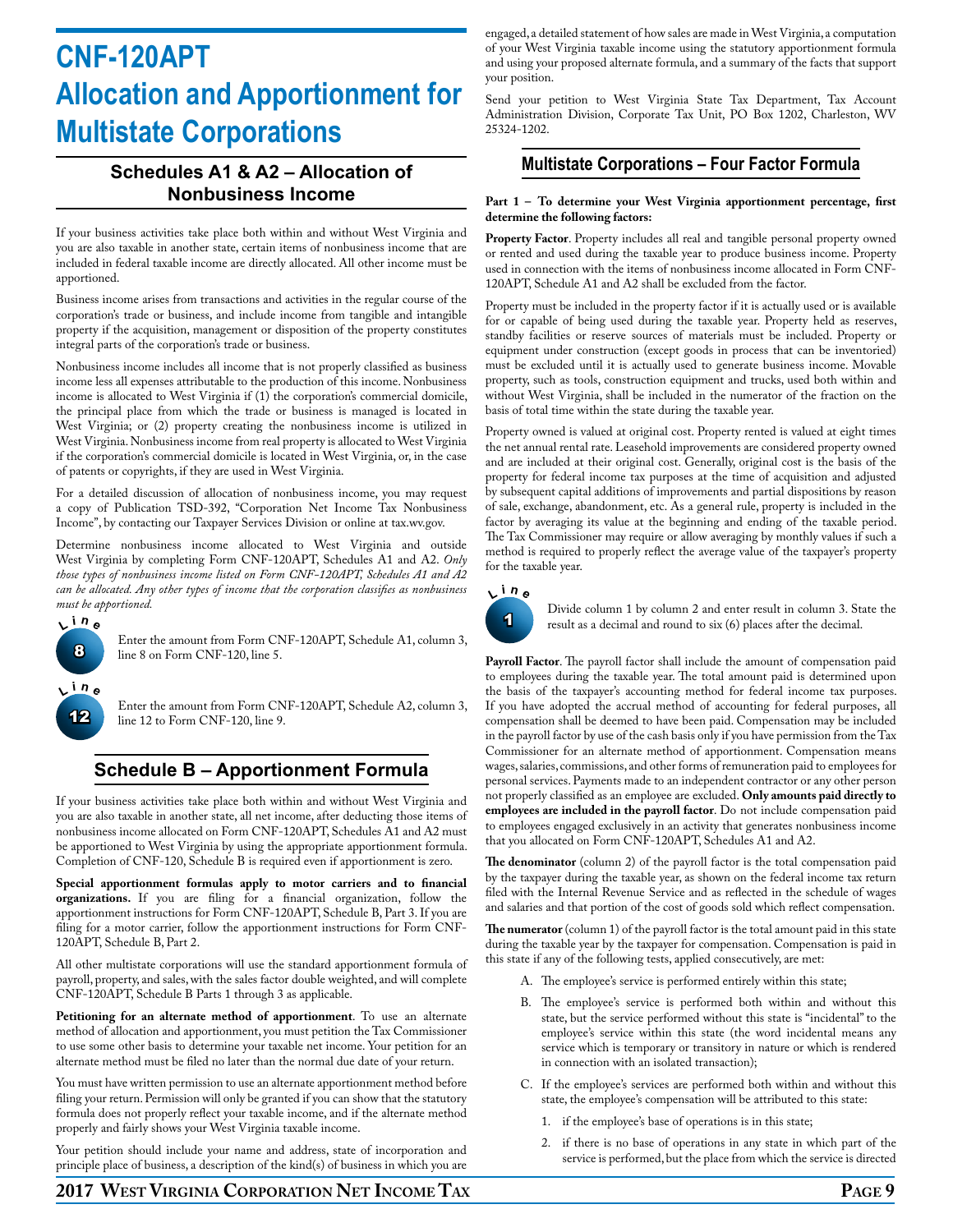or controlled is in this state; or

3. if the base of operations or the place from which the service is directed or controlled is not in any state in which some part of the service is performed, but the employee's residence is in this state. Base of operation is the place from which the employee starts their work and to which they customarily return in order to receive instructions or communications from customers or others, or to replenish stock or other materials, repair equipment, or perform any other functions necessary to the exercise of their trade or profession at some other point or points.

Determine the payroll factor by entering the appropriate amounts on line 2. Enter West Virginia payroll in column 1 and payroll everywhere in column 2.



Divide column 1 by column 2 and enter the result in column 3. Round to six (6) places after the decimal.

Sales factor. The term "sales" means all gross receipts of the taxpayer that are business income. The sales factor includes all gross receipts derived from transactions and activity in the regular course of your trade or business, less returns and allowances. Do not include interest or dividends from obligations of the United States government, which are exempt from taxation in West Virginia, or gross receipts from an activity that produced nonbusiness income that you allocated on Form CNF-120APT, Schedules A1 and A2.

**The denominator (column 2)** of the sales factor includes all gross receipts derived from transactions and activity in the regular course of your trade or business that was reflected in your gross income reported and as appearing on your federal income tax return unless otherwise excluded. Sales of tangible personal property delivered or shipped to a purchaser within a state in which you are not taxed (e.g. under Public Law 86-272) are to be excluded from the denominator.

**The numerator (column 1)** of the sales factor includes all gross receipts attributable to West Virginia and derived from transactions and activity in the regular course of your trade or business. All interest income, service charges or time-price differential charges incidental to such gross receipts must be included regardless of the place where the accounting records are maintained or the location of the contract or other evidence of indebtedness.

**Sales of tangible personal property.** Gross receipts from sales of tangible personal property are in West Virginia (1) if the property is received in West Virginia by the purchaser (except sales to the United States government) regardless of the F.O.B. point or other conditions of sales; or (2) if the property is shipped from an office, store, warehouse, factory, or other place of storage in West Virginia and the purchaser is the United States government.

Sales within West Virginia are generally determined on a destination basis. If the purchaser picks up or otherwise receives the property in West Virginia, the sale is treated as taking place in this state. If the property is delivered by common carrier or other means of transportation, the place at which the property is received, after all transportation is completed, is the place where the sale took place. Direct delivery in West Virginia, other than for purposes of transportation, to a person or firm designated by a purchaser, constitutes delivery to the purchaser in West Virginia regardless of where title passes or other conditions of sale. Direct delivery outside West Virginia, to a person or firm designated by a purchaser, does not constitute delivery to a person in this state.

Other sales. Gross receipts from transactions other than sales of tangible personal property are attributable to West Virginia if (1) the income producing activity which gives rise to the receipts is performed entirely in West Virginia; (2) the income producing activity is performed both in and outside West Virginia and a greater portion of the income producing activity is performed in this state than in any other state, based on cost of performance; or (3) if the sale constitutes business income to the taxpayer, or the taxpayer is a financial organization subject to the special apportionment rules. Refer to West Virginia Code §11-24-7 for a discussion of income producing activity and cost of performance.

Gross receipts from the sale, lease, rental, or licensing of real property are in West Virginia if the real property is located in this state. Gross receipts from the rental, lease or licensing of tangible personal property are in West Virginia if the property is located in this state. If such property is both within and without West Virginia during the rental, lease or licensing period, gross receipts attributable to West Virginia shall be determined based upon the total time within the state during the taxable year. Gross receipts for the performance of personal services are in West Virginia if such services are performed in this state.

Determine the sales factor by entering the appropriate amount on line 3. Enter West Virginia sales in column 1 and sales everywhere in column 2.



Column 2. Total Sales. This amount when added to the total gross nonbusiness income as shown on CNF-120APT, Schedule A1, line 8, must equal the sum of your items of gross income as reported on

your federal income tax return. Any differences must be noted and explained in an attachment to your return.

| Sum of gross income items on federal return                      |
|------------------------------------------------------------------|
| Less total allocated income (CNF-120APT,<br>Schedule A1, line 8) |
| Equals Form CNF-120APT, Schedule B, line<br>3, column 2.         |





Enter the total gross receipts from sales of tangible personal property delivered or shipped to a purchaser within a state in which you are not taxed (e.g. Public Law 86-272). This is the throw out rule per WV Code §11-24-7(e)(11)(B) and §11-23-5(l)(2).



In column 1, enter the amount from line 3. In Column 2, subtract line 4 from line 3 and enter the difference. Divide column 1, line 5 by column 2, line 5 and enter the result in column 3, line 5. State the result

as a decimal and round to six (6) places after the decimal.







Add column 3, lines 1, 2, 5, and 6 and enter the sum in column 3.

8 **L <sup>i</sup> <sup>n</sup> <sup>e</sup>**

Divide the six (6) digit decimal from column 3, line 7 by the number 4, reduced by the number of factors, if any, showing zero in column 2, lines 1, 2, 5, and 6. Enter the six (6) digit decimal fraction here and on Form CNF-120, line 7.

# **Motor Carriers – Special Single Factor Formula**

**Part 2 – Vehicle Miles**. Motor carriers of property or passengers are subject to special apportionment rules. Motor carriers must apportion their business income by using a single factor formula of vehicle miles.

A motor carrier is any person engaged in the transportation of passengers and/or property for compensation by a motor propelled vehicle over roads in West Virginia, whether on a scheduled route or otherwise. The term "vehicle miles" means the operation of a motor carrier over a distance of one mile.

The special apportionment formula for motor carriers does not apply if (A) the motor carrier neither owns nor rents any real or tangible personal property located in this state, has made no pick ups or deliveries within this state, and has traveled less than 50,000 miles in this state during the taxable year; or (B) the motor carrier neither owns nor rents any real or tangible personal property located in West Virginia, except vehicles, and made no more than 12 trips into or through this state during the taxable year. Under either (A) or (B), the mileage traveled in West Virginia may not be more than 5 percent (.05) of the total vehicle miles traveled in all states during the taxable year.

Determine the apportionment factor by entering the appropriate vehicle miles for West Virginia in column 1 and vehicle miles everywhere in column 2.

Divide column 1 by column 2 and enter in column 3. State the result as a decimal fraction and round to six places after the decimal. Enter the six (6) digit decimal fraction from column 3 on Form CNF-120, line 7.

### **Financial Organizations – Special Factor Formula**

Part 3 - Gross Receipts. Financial organizations subject to apportionment must apportion their business income by using a single factor gross receipts formula. A financial organization is any holding company or regulated financial corporation or subsidiary thereof, or any corporation deriving more than 50% of its gross receipts from one or more of the following:

- 1. Making, acquiring, selling, or servicing loans or extensions of credit.
- 2. Leasing or acting as an agent, broker, or advisor in connection with leasing real and personal property that is the economic equivalent of an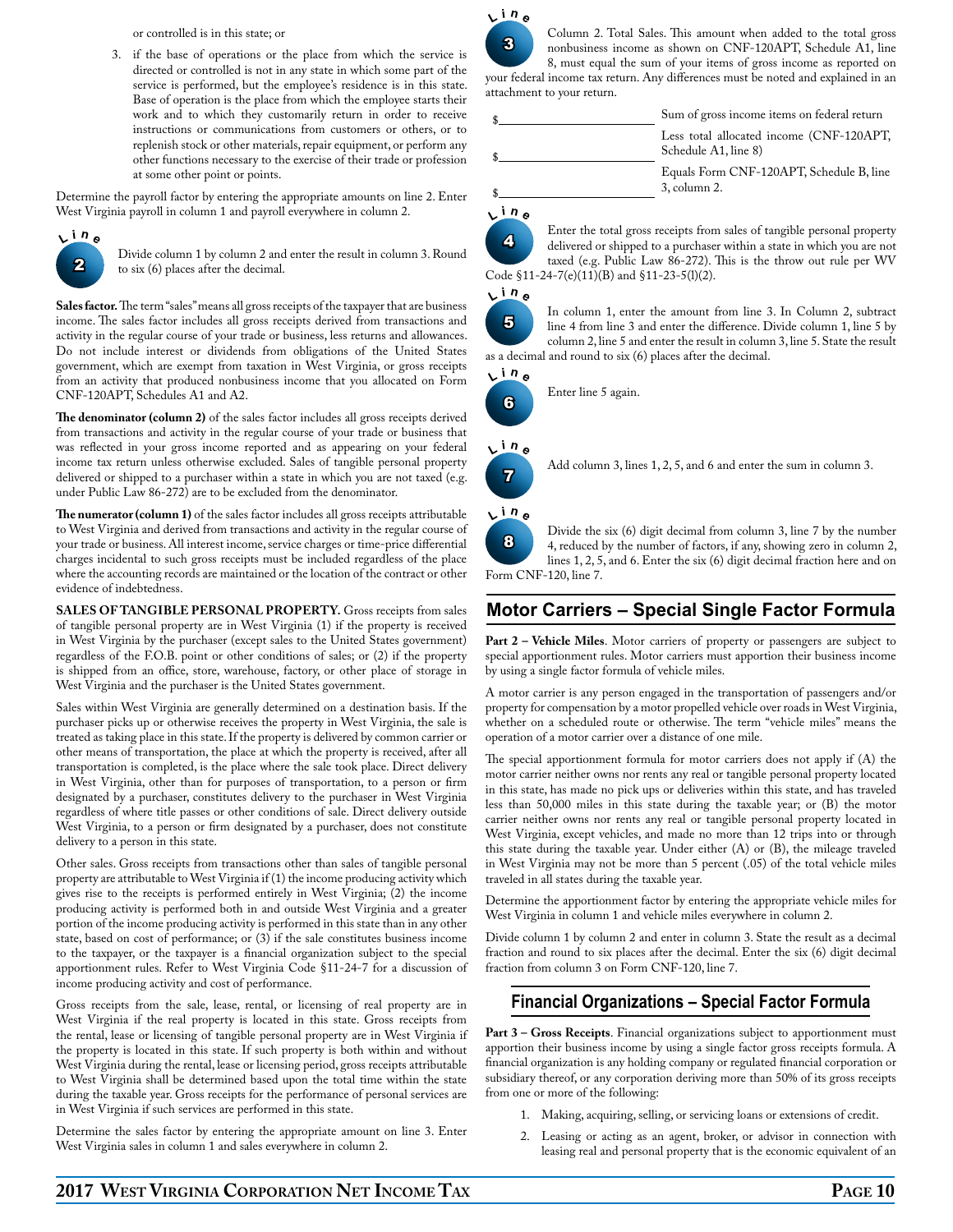extension of credit.

- 3. Operating a credit card business.
- 4. Rendering estate or trust services.
- 5. Receiving, maintaining or otherwise handling deposits.
- 6. Engaging in any other activity with an economic effect comparable to any of the above.

Financial organizations regularly engaging in business in West Virginia shall apportion their business income by means of a single factor gross receipts apportionment formula. A financial organization not having its commercial domicile in West Virginia is presumed to be regularly engaging in business in West Virginia if during any year it obtains or solicits business with 20 or more persons within West Virginia, or the sum of its gross receipts attributable to sources in West Virginia equals or exceeds \$100,000.00.

Gross receipts from the following ownership interest (and certain related activities) will not be considered in determining whether a financial organization is subject to taxation:

- 1. An interest in a real estate mortgage investment conduit, a real estate investment or a regulated investment company.
- 2. An interest in a loan backed security representing ownership or participation in a pool of promissory notes or certificates or interest that provide for payments in relation to payments or reasonable projections of payments on the notes or certificates.
- 3. An interest in a loan or other asset from which the interest is attributed to a consumer loan, a commercial loan or a secured commercial loan, and in which the payment obligation was solicited and entered into by a person that is independent and not acting on behalf of the owner; or an interest in the right to service or collect income from such a loan or asset.
- 4. An amount held in an escrow or trust account with respect to property described above.

If a financial organization is subject to taxation when gross receipts from these interests are not considered, such receipts must then be included when determining the amount of taxes owed.

Neither the numerator nor the denominator of the gross receipts factor should include gross receipts from obligations and certain loans on which you claim the special allowance on Form CNF-120, Schedule B-1.

Divide column 1 by column 2 and enter in column 3. State the result as a decimal fraction and round to six places after the decimal. Enter the six (6) digit decimal fraction from column 3 on Form CNF-120, line 7.

# **CNF-120U**

Use this form to determine if any penalty for underpayment of estimated West Virginia Corporation Net Income Tax is due and, if so, the amount of the penalty.

**Who must pay the penalty?** A corporation is required to file a declaration of estimated corporation net income tax and make estimated tax payments on Form WV/CNF-120ES if its West Virginia taxable income can reasonably be expected to exceed \$10,000.00, which equals a tax liability after tax credits of more than \$650.00 (Code §11-24-16). Estimated tax is a corporation's expected income tax liability minus its tax credits. A taxpayer is required to remit, in equal installments on the 15th day of the 4th, 6th, 9th, and 12th months of their taxable year, at least ninety percent (.90) of the tax due for the filing period.

If a corporation did not pay enough estimated tax by the due dates, it may be charged the penalty. This is true even if the corporation is due a refund when its return is filed. The penalty is figured separately for each installment due date. Therefore, the corporation may owe the penalty for an earlier installment due date, even if it paid enough tax later to make up the underpayment. The underpayment of estimated tax penalty rate will be 8% in 2017.

#### **Part I: All Filers Must Complete this Part**



Enter your Corporation Net Income Tax after credits (Form CNF-120, line 18). If this amount is less than \$650.00, skip lines 2 and 3 and enter 0 on line 5.



Multiply the amount on line 1 by ninety percent (.9) and enter the result here. This is the amount you should have paid in estimated tax for this taxable year.



Enter the Corporation Net Income Tax after credits from your 2016 return. If you did not file a 2016 return leave this line blank.

#### **L <sup>i</sup> <sup>n</sup> <sup>e</sup>**



Enter the smaller of line 2 or line 3. If line 3 is blank enter the amount from line 2. This is the amount you should have paid in estimated tax for this taxable year.

#### 5 **L <sup>i</sup> <sup>n</sup> <sup>e</sup>**

Enter the amount from line 4. This is the amount of estimated Corporation Net Income Tax that should have been paid.

#### **Determine your penalty by completing part II, III, and IV.**

#### **Part II: Annualized Installment Worksheet**

If your taxable income varied during the year, you may be able to lower or eliminate the amount of one or more required installments by using the annualized installment worksheet. To use the annualized installment method to figure the penalty, you must complete Part I, Part II, Part III, and Part IV of Form CNF-120U. Follow the line by line instructions entered on Form CNF-120U.

### **Part III: Calculate the Underpayment**



In column A, enter the estimated tax payments deposited by the 15th day of the 4th month of your tax year. In column B, enter payments made after the 15th day of the 4th month through the 15th day of the

6th month of your tax year. In column C, enter payments made after the 15th day of the 6th month through the 15th day of the 9th month of your tax year. In column D, enter payments made after the 15th day of the 9th month through the 15th day of the 12th month of the tax year.



If any of the columns in line 29 shows an underpayment, complete Part IV to figure the penalty for that period.

### **Part IV: Calculate the Penalty**

Complete lines 31 through 42 to determine the amount of the penalty. The penalty is figured for the period of underpayment determined under West Virginia Code §11-10-18a using the rate of interest determined under West Virginia Code §11- 10-17 or 17a, whichever is appropriate for the taxable year. For underpayments involving periods after January 1, 2018, see the instructions for lines 39 and 40.



Enter the date on which the installment payment was made or the original due date of the annual return, whichever is earlier. The due date of the return is the 15th day of the 4th month following the close of the taxable year for corporations. The due date of the annual return of an exempt organization with unrelated business taxable income is the 15th day of

the 5th month following the close of the taxable year. The payment of estimated tax is applied against underpayments of required installments in the order that installments are required to be paid, regardless of which installment the payment pertains to.

For example, a corporation has an underpayment for the April 15th installment of \$1,000. The June 15th installment requires a payment of \$2,500. On June 10th, the corporation deposits \$2,500 to cover the June 15th installment. \$1,000 of this payment is considered to be for the April 15th installment. The penalty for April 15th installment is figured to June 10th (56 days). The payment to be applied to the June 15th installment will then be \$1,500.

If you made more than one payment for a required installment, attach a separate computation for each payment.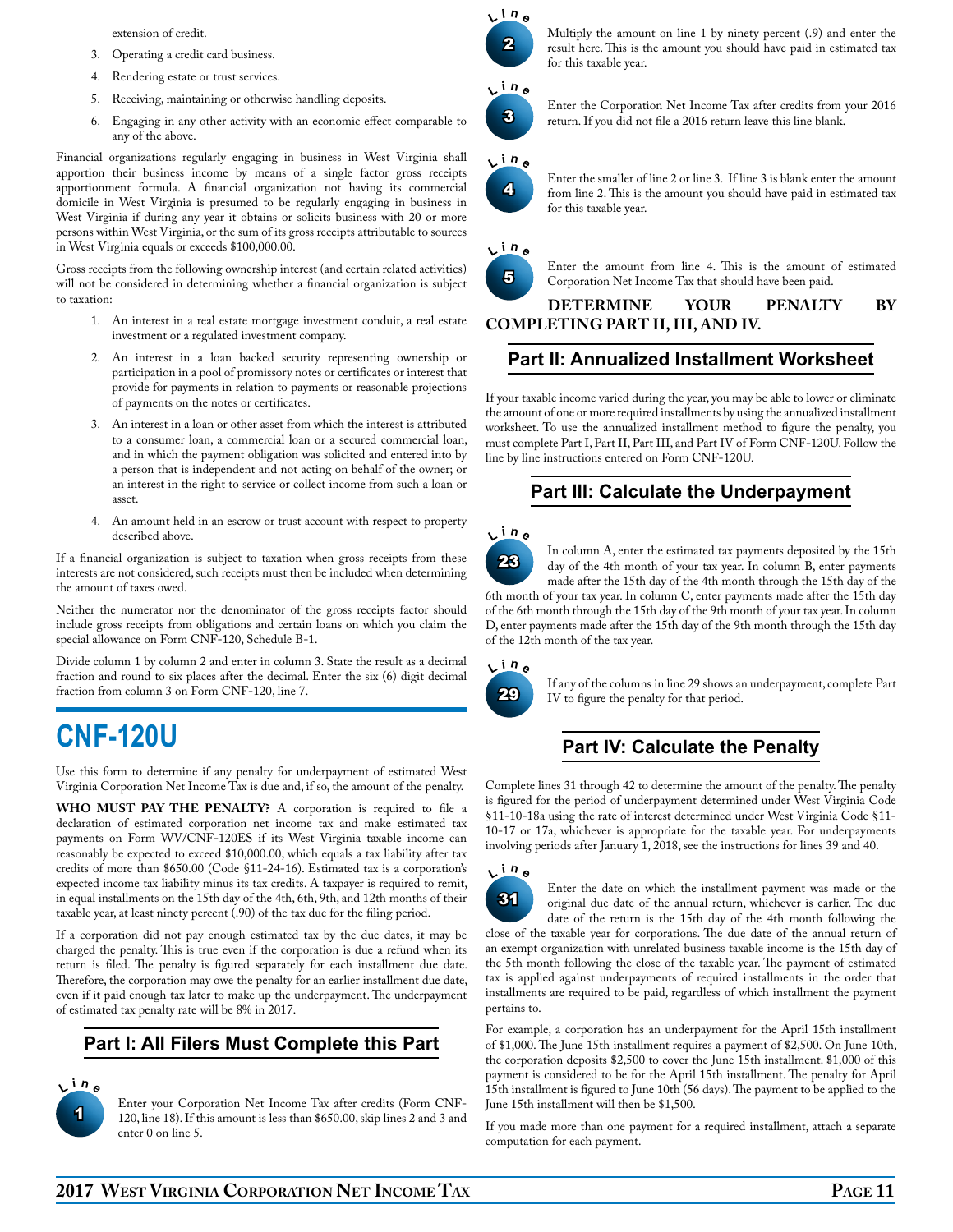

For underpayments involving periods after January 1, 2018, use the interest rate established by the State Tax Commissioner. You can contact the West Virginia State Tax Department, Taxpayer Services Division, at 1-800-982-8297 to get rate information. Administrative Notices

adjusting interest rates may also be found online at tax.wv.gov.



If you have completed this form to determine your penalty for underpaying your estimated Corporation Net Income Tax, enter the amount on line 6 and on Form CNF-120, line 32.

# **Combined Reporting**

**Combined corporation net income reporting REQUIRED** (§11-24-13a(j)). For tax years beginning on or after January 1, 2009, any taxpayer engaged in a unitary business with one or more other corporations shall file a combined report which includes the income, allocation, and apportionment of income of all corporations that are members of the unitary business. Notwithstanding any provision to the contrary in this article, the income of an insurance company, the allocation or apportionment related thereto and the apportionment factors of an insurance company shall not be included in a combined report filed under this article unless specifically required to be included by the Tax Commissioner.

**Net operating loss (NOL) carryovers earned during a year in which the taxpayer filed a consolidated TAX RETURN (§11-24-13c).** West Virginia computes net operating losses on a post-apportionment basis, including business and nonbusiness income adjustments. NOL's can only be carried forward (or backwards) to be applied against West Virginia source income of the combined group members to which it is attributable. NOL's that were incurred by an entity in a period in which the entity filed separately, cannot be used by other members of the combined group. There is an exception for NOL's earned when the taxpayer was filing on a consolidated basis. Those NOL's can be carried over and applied against the income of any former member of the consolidated (controlled) group.

**Water's-edge reporting.** Water's-Edge Reporting is mandated absent an affirmative election to report based upon a worldwide unitary combined report. Members of the Water's-Edge Reporting group include:

- 1. Any unitary member incorporated in the United States or formed under the laws of any state, the District of Columbia or any territory or possession of the United States;
- 2. Any unitary member whose average property, payroll and sales factors within the United States is twenty percent or more;
- 3. Any unitary member which is a domestic international sales corporation, a foreign sales corporation, or an export trade corporation as defined by federal law;
- 4. Any unitary member with effectively connected income with the conduct of a trade or business within the United States to the extent of that effectively connected income;
- 5. Any unitary member that is a "controlled foreign corporation", to the extent of the members' Subpart F income, unless that income is subject to an effective rate of tax that is greater than ninety percent of the maximum federal rate;
- 6. Any unitary member that earns more than twenty percent of its income from intangible property or service-related activities that are deductible against the business income of other members of the water's-edge group; and
- 7. Any unitary member doing business in a tax haven.

**Worldwide Unitary Combined Reporting:** You may choose to file Worldwide Unitary Combined Reporting. To do so, please fill out and sign West Virginia Form CNF-120OPT and attach to your return. This election is binding for 10 years unless a written request to withdraw for reasonable cause has been sent to the commissioner and granted.

#### **General Information**

**What is the purpose of the UB Schedules?** The purpose of the UB Schedules is to enable a unitary business group to determine the amount of its unitary business income that is attributable to West Virginia. A unitary business group's business income includes all income that may be apportioned by formula among the states

in which the group is doing business without violating the Constitution of the United States.

**What is a unitary business group?** The term "unitary business group" means a group of persons related through common ownership whose business activities are integrated with, dependent upon, and contribute to each other. In the case of a corporation, common ownership is defined as the direct or indirect ownership or control of more than fifty percent (.5) of the outstanding voting stock. For further instructions see WV Code 11-24-13f (a) waters-edge reporting-subdivision (1) through (7).

**What are the filing requirements?** Corporations that are members of the same unitary business group must file a combined report including all required information of every business engaging in the unitary business with the corporation. This report must be filed with each member's separate return unless the group elects to designate a corporation as surety and file a combined return.

### **Specific Instructions**

*Schedule UB4-CR Combined Report.* The purpose of the Schedule UB4- CR Combined Report is to provide a method of reporting the separate business income of multiple companies within a unitary group onto one statement. The business income is reported and apportioned for each company as if it were filed separately. The income for all companies is then combined, after eliminations, to allow the business income of the unitary group to be filed on one CNF-120 return.

The Schedule UB4-CR is a three tab Microsoft Excel spreadsheet for entering Corporate Net Income Tax data. The individual group types, Regular Entities, Motor Carriers, and Financial Organizations are represented on separate tabs for each tax type to allow for the varying rates of apportionment between the groups. Each tab is capable of holding data for up to two-hundred fifty (250) separate companies. Should the number of separate companies in the unitary group exceed 250; a second UB4-CR can be filed. Specific line instructions are contained on the schedule under the tab labeled Instructions.

The Schedule UB4-CR is located on the Tax Department website at tax.wv.gov and is formatted to Tax Department specifications in a common Microsoft Excel 97- 2003 format for consistency. The UB4-CR MUST be used when filing a combined report and/or combined return and MUST be emailed to the Tax Department as an attachment through a dedicated mailbox at **taxcit@wv.gov** if filing a paper return.

**Filename: FEIN** (Of Surety, if Group Combined)+Type(CR)+Sequence+.xls

#### **Example: 251234567CR001.xls**

Schedule UB-1. List all members of the unitary business group including group number (1-3), name, FEIN, year ending, and total payments and prior year credits. Make copies of the blank Schedule UB-1 as needed. The following list defines what the group numbers are:

Group 1 – Regular entities

Group 2 – Motor carriers

Group 3 – Financial organizations

**Schedule UB-3.** For most filers, the unitary business structure will be in one of the following groups: Regular Entities, Motor Carriers, or Financial Organizations. Therefore the Combined column of the appropriate Corporate Net Income Tax group from Schedule UB4-CR will be what is transferred to the appropriate group column on the Schedule UB-3. In the event of multiple groups, add the Taxable Income from each group together and enter on line 20 of UB-3.

#### **Increasing adjustments to Federal Taxable Income**



Enter total taxable income from line 1 of the Corporate Net Income Tax Tab of Schedule UB4-CR for each group.

2a **L <sup>i</sup> <sup>n</sup> <sup>e</sup>**

2b **L <sup>i</sup> <sup>n</sup> <sup>e</sup>**

2c **L <sup>i</sup> <sup>n</sup> <sup>e</sup>** Enter exempt interest or dividends not exempt from state tax from line 2a of the Corporate Net Income Tax Tab of Schedule UB4-CR for each group.



Income/other tax based upon net income from line 2c of the Corporate Net Income Tax Tab of Schedule UB4-CR for each group.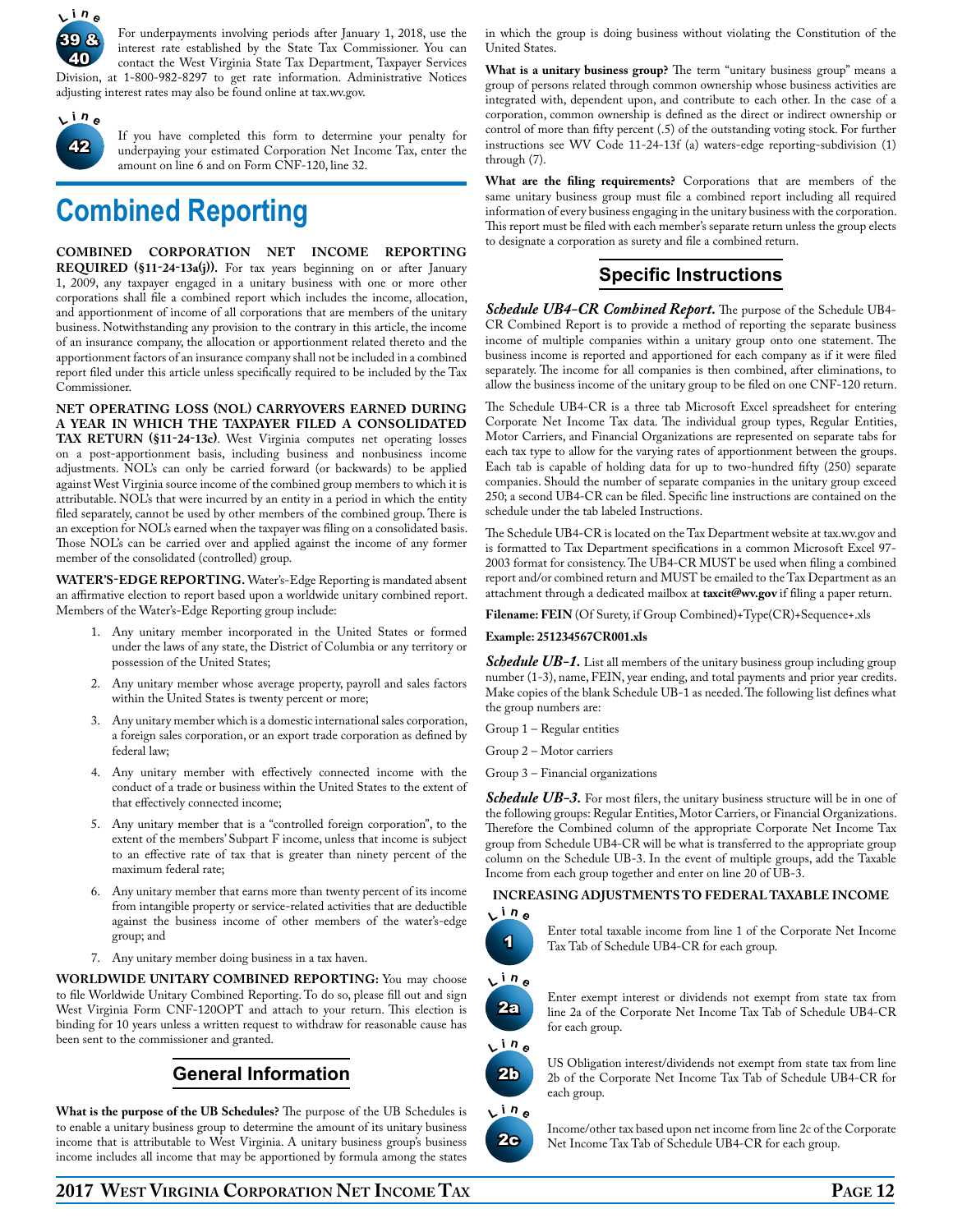

Federal depreciation/amortization for wholly WV corporation water/ air pollution control facilities from line 2d of the Corporate Net Income Tax Tab of Schedule UB4-CR for each group.

Unrelated business taxable income of a corporation exempt from federal tax (IRC Sec. 512) from line 2e of the Corporate Net Income Tax Tab of Schedule UB4-CR for each group.



Federal net operating loss from line 2f of the Corporate Net Income Tax Tab of Schedule UB4-CR for each group.



West Virginia Neighborhood Investment Program Tax Credit (charitable contributions to NIPA) from line 2g of the Corporate Net Income Tax Tab of Schedule UB4-CR for each group..



Net operating loss from sources outside US from line 2h of the Corporate Net Income Tax Tab of Schedule UB4-CR for each group.



Foreign Taxes deducted on your federal return from line 2i of the Corporate Net Income Tax Tab of Schedule UB4-CR for each group.



Enter Qualified Production Activity Deduction taken under IRC §199 from line 2j of the Corporate Net Income Tax Tab of Schedule UB4-CR for each group.



Add back for expenses related to certain REIT's and Regulated Investment Companies and certain interest and intangible expenses (WV Code §11-24-4b) from line 2k of the Corporate Net Income Tax Tab of Schedule UB4-CR for each group.



3 **L <sup>i</sup> <sup>n</sup> <sup>e</sup>**

Other increasing adjustments. Enter increasing adjustments from line 21 of the Corporate Net Income Tax tab of Schedule UB4-CR for each group. Submit a statement of explanation for any amount entered with your return.

Total increasing adjustments – add lines 2a through 2l for each group.

#### **Decreasing adjustments to federal taxable income**



Refund/credit on taxes based upon net income included in federal taxable income from line 4a of the Corporate Net Income Tax Tab of Schedule UB4-CR for each group.

Interest expense on obligations/securities not allowed in determining federal taxable income from line 4b of the Corporate Net Income Tax Tab of Schedule UB4-CR for each group.

Salary expense not allowed on federal return due to claiming federal jobs credit from line 4c of the Corporate Net Income Tax Tab of Schedule UB4-CR for each group.





4d

Subpart F income (IRC Sec. 951) from line 4e of the Corporate Net Income Tax Tab of Schedule UB4-CR for each group.



Taxable income from sources outside US from line 4f of the Corporate Net Income Tax Tab of Schedule UB4-CR for each group.

Cost of wholly WV water/air pollution control facilities from line 4g of the Corporate Net Income Tax Tab of Schedule UB4-CR for each group.



4g **L <sup>i</sup> <sup>n</sup> <sup>e</sup>**

> Federal taxable income employer contributions to medical savings accounts withdrawn for non-medical purposes from line 4h of the Corporate Net Income Tax Tab of Schedule UB4-CR for each group.



Allowance for obligations/investments from line 4i of the Corporate Net Income Tax Tab of Schedule UB4-CR for each group.



Other decreasing adjustments. Enter decreasing adjustments from line 4j of the Corporate Net Income Tax tab of Schedule UB4-CR for each group. Submit a statement of explanation for any amount entered with

# 5 **L <sup>i</sup> <sup>n</sup> <sup>e</sup>**

Total decreasing adjustments – add lines 4a through 4j for each group.



Adjusted Taxable Income – add lines 1 and 3, and subtract line 5 for each group.

# 7 **L <sup>i</sup> <sup>n</sup> <sup>e</sup>**

Total non-business income allocated everywhere from line 7 of the Corporate Net Income Tax Tab of Schedule UB4-CR for each group.



Total non-unitary business income from line 8 of the Corporate Net Income Tax Tab of Schedule UB4-CR for each group.

# **L <sup>i</sup> <sup>n</sup> <sup>e</sup>**



Income subject to apportionment – subtract lines 7 and 8 from line 6 for each group.

# **L <sup>i</sup> <sup>n</sup> <sup>e</sup>**



Enter the amount from line 10 of the Corporate Net Income Tax Tab of Schedule UB4-CR for each group.



WV apportionment factor (round to six [6] decimal places) from line 11 of the Corporate Net Income Tax Tab of Schedule UB4-CR for each group.



WV apportioned income – line 10 multiplied by line 11 for each group.



Non business income allocated to WV from line 13 of the Corporate Net Income Tax Tab of Schedule UB4-CR for each group.



Non-unitary business income apportioned to WV from line 14 of the Corporate Net Income Tax Tab of Schedule UB4-CR for each group.



WV taxable income-add lines 12, 13, and 14 for each group.



WV net operating loss from line 16 of the Corporate Net Income Tax Tab of Schedule UB4-CR for each group.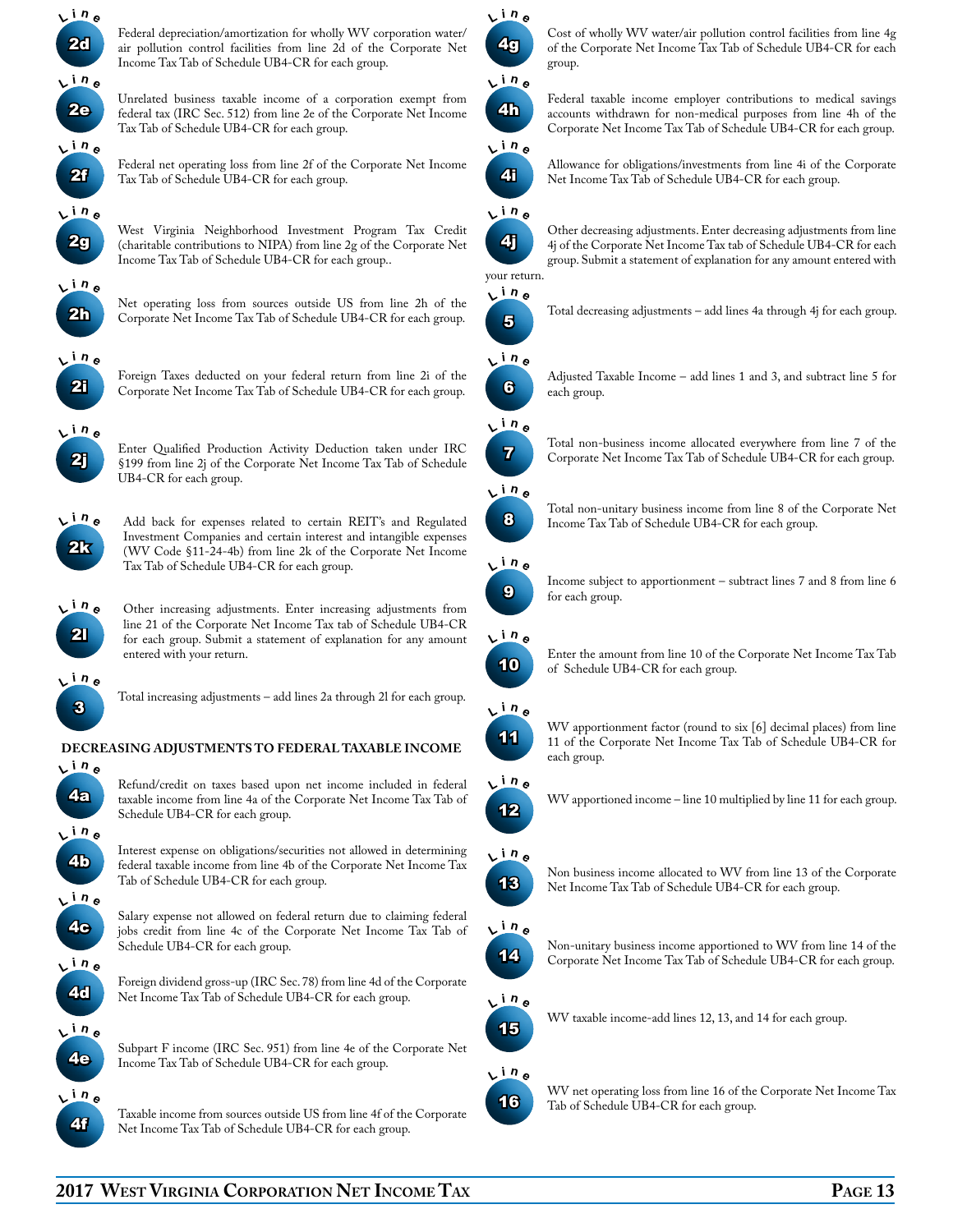

WV net taxable income – subtract line 16 from line 15 for each group.



REIT Inclusion and other taxable income, from line 18 of Corporate Net Income Tax Tab of the UB4-CR, for each group.

19 **L <sup>i</sup> <sup>n</sup> <sup>e</sup>** WV Net Taxable income – add lines 17 and 18.



Combined total WV net taxable income (add lines 19, groups 1 through 3). Enter total here and on Form CNF-120, line 14.



West Virginia NOL remaining unused must match CNF-120, Schedule NOL, column 7.

# **Schedule UB-4APT Allocation and Apportionment for Multistate Corporations**

# **Schedules A1 & A2 – Allocation of Nonbusiness Income**

If your business activities take place both within and without West Virginia and you are also taxable in another state, certain items of nonbusiness income that are included in federal taxable income are directly allocated. All other income must be apportioned.

Business income arises from transactions and activities in the regular course of the corporation's trade or business, and include income from tangible and intangible property if the acquisition, management or disposition of the property constitutes integral parts of the corporation's trade or business.

Nonbusiness income includes all income that is not properly classified as business income less all expenses attributable to the production of this income. Nonbusiness income is allocated to West Virginia if (1) the corporation's commercial domicile, the principal place from which the trade or business is managed is located in West Virginia; or (2) property creating the nonbusiness income is utilized in West Virginia. Nonbusiness income from real property is allocated to West Virginia if the corporation's commercial domicile is located in West Virginia, or, in the case of patents or copyrights, if they are used in West Virginia.

For a detailed discussion of allocation of nonbusiness income, you may request a copy of Publication TSD-392, "Corporation Net Income Tax Nonbusiness Income", by contacting our Taxpayer Services Division or online at tax.wv.gov.

Determine the nonbusiness income allocated to West Virginia and outside West Virginia by completing UB-4APT, Schedule A1 and A2 for each member of the unitary group. Only those types of nonbusiness income listed on UB-4APT, Schedules A1 and A2 can be allocated. All other types of income that the corporation classifies as nonbusiness must be apportioned.



12

Enter the amount from UB4-APT, Schedule A1, column 3, line 8 on the Corporate Net Income Tax Tab of the Schedule UB4-CR, line 7.

Enter the amount from UB-4APT, Schedule A2, column 3, line 12 on the Corporate Net Income Tax Tab of the Schedule UB4-CR, line 13.

# **Schedule B1 & B2 – Apportionment Formula**

If your business activities take place both within and without West Virginia and you are also taxable in another state, all net income, after deducting those items of nonbusiness income allocated on UB-4APT, Schedules A1 and A2 must be apportioned to West Virginia by using the appropriate apportionment formula. **Completion of UB-4APT, Schedules B1 and B2 is required for each member of the unitary group even if apportionment is zero**.

**Special apportionment formulas apply to motor carriers and to financial organizations.** If you are filing for a financial organization, follow the apportionment instructions for UB-4APT, Schedule B1 and B2, Part 3. If you are filing for a motor carrier, follow the apportionment instructions for Schedule UB-4APT Schedules B1 and B2, Part 2.

Multistate corporations will use the standard apportionment formula of payroll, property, and sales, with the sales factor double weighted, and will complete UB-4APT, Schedules B1 and B2 Parts 1 through 3 as applicable.

Petitioning for an alternate method of apportionment. To use an alternate method of allocation and apportionment, you must petition the Tax Commissioner to use some other basis to determine your taxable net income. Your petition for an alternate method must be filed no later than the normal due date of your return.

You must have written permission to use an alternate apportionment method before filing your return. Permission will only be granted if you can show that the statutory formula does not properly reflect your taxable income, and if the alternate method properly and fairly shows your West Virginia taxable income.

Your petition should include your name and address, state of incorporation and principle place of business, a description of the kind(s) of business in which you are engaged, a detailed statement of how sales are made in West Virginia, a computation of your West Virginia taxable income using the statutory apportionment formula and using your proposed alternate formula, and a summary of the facts that support your position.

Send your petition to West Virginia State Tax Department, Tax Account Administration Division, Corporate Tax Unit, PO Box 1202, Charleston, WV 25324-1202.

#### **Multistate Corporations – Four Factor Formula**

#### **Part 1 – To determine your West Virginia apportionment percentage, first determine the following factors for each member of the unitary groups:**

*Property Factor.* Property includes all real and tangible personal property owned or rented and used during the taxable year to produce business income. Property used in connection with the items of nonbusiness income allocated in UB-4APT, Schedules A1 and A2 shall be excluded from the factor.

Property must be included in the property factor if it is actually used or is available for or capable of being used during the taxable year. Property held as reserves, standby facilities or reserve sources of materials must be included. Property or equipment under construction (except goods in process that can be inventoried) must be excluded until it is actually used to generate business income. Movable property, such as tools, construction equipment and trucks, used both within and without West Virginia, shall be included in the numerator of the fraction on the basis of total time within the state during the taxable year.

Property owned is valued at original cost. Property rented is valued at eight times the net annual rental rate. Leasehold improvements are considered property owned and are included at their original cost. Generally, original cost is the basis of the property for federal income tax purposes at the time of acquisition and adjusted by subsequent capital additions of improvements and partial dispositions by reason of sale, exchange, abandonment, etc. As a general rule, property is included in the factor by averaging its value at the beginning and ending of the taxable period. The Tax Commissioner may require or allow averaging by monthly values if such a method is required to properly reflect the average value of the taxpayer's property for the taxable year.



Divide column 1 by column 2 and enter result in column 3. State the result as a decimal and round to six (6) places after the decimal.

Payroll Factor. The payroll factor shall include the amount of compensation paid to employees during the taxable year. The total amount paid is determined upon the basis of the taxpayer's accounting method for federal income tax purposes. If you have adopted the accrual method of accounting for federal purposes, all compensation shall be deemed to have been paid. Compensation may be included in the payroll factor by use of the cash basis only if you have permission from the Tax Commissioner for an alternate method of apportionment. Compensation means wages, salaries, commissions, and other forms of remuneration paid to employees for personal services. Payments made to an independent contractor or any other person not properly classified as an employee are excluded. **Only amounts paid directly to employees are included in the payroll factor.** Do not include compensation paid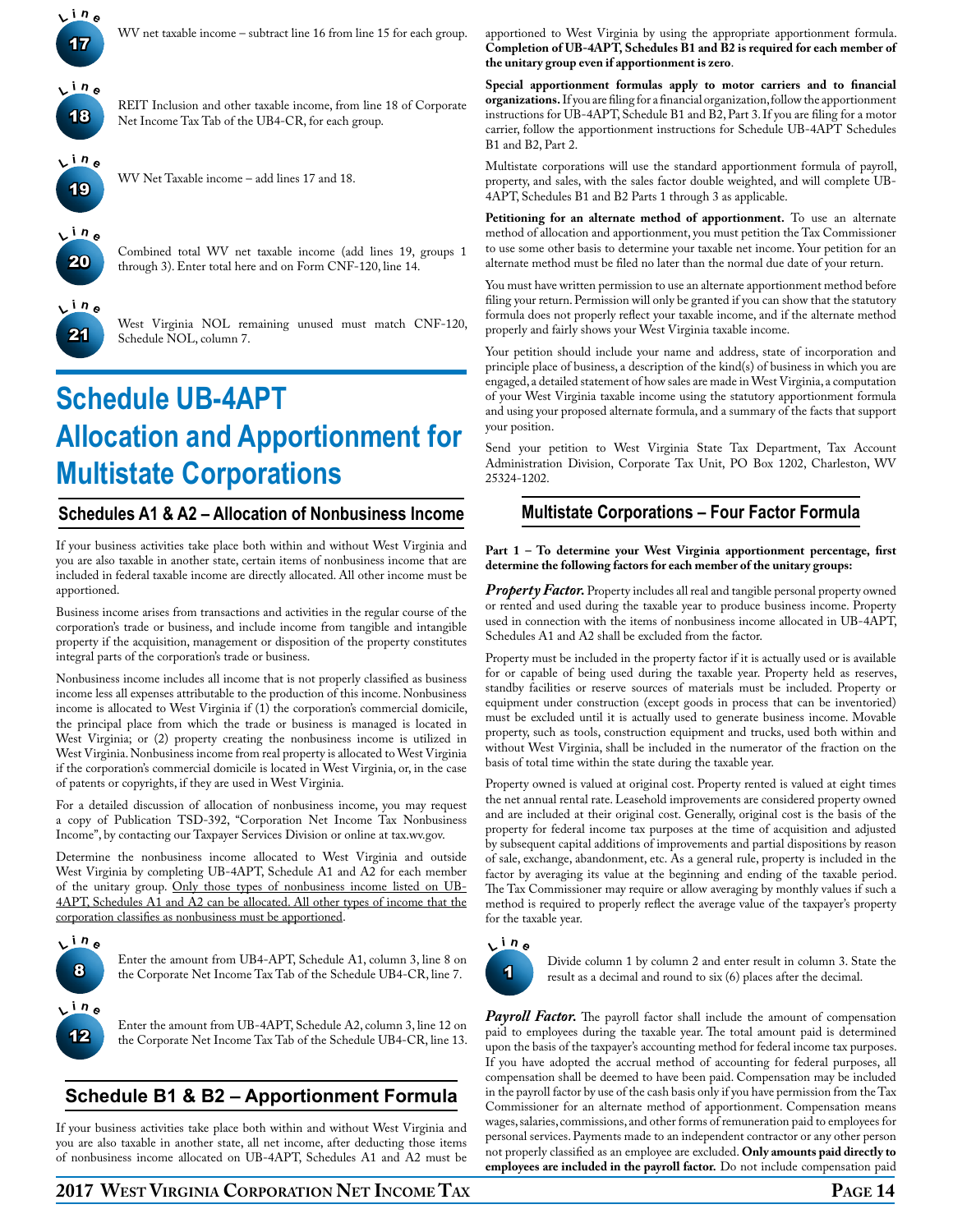to employees engaged exclusively in an activity that generates nonbusiness income that you allocated in UB-4APT, Schedules A1 and A2.

**The denominator** (column 2) of the payroll factor is the total compensation paid by the taxpayer during the taxable year, as shown on the federal income tax return filed with the Internal Revenue Service and as reflected in the schedule of wages and salaries and that portion of the cost of goods sold which reflect compensation.

**The numerator** (column 1) of the payroll factor is the total amount paid in this state during the taxable year by the taxpayer for compensation. Compensation is paid in this state if any of the following tests, applied consecutively, are met:

- A. The employee's service is performed entirely within this state;
- B. The employee's service is performed both within and without this state, but the service performed without this state is "incidental" to the employee's service within this state (the word incidental means any service which is temporary or transitory in nature or which is rendered in connection with an isolated transaction);
- C. If the employee's services are performed both within and without this state, the employee's compensation will be attributed to this state:
	- a. if the employee's base of operations is in this state;
	- b. if there is no base of operations in any state in which part of the service is performed, but the place from which the service is directed or controlled is in this state; or
	- c. if the base of operations or the place from which the service is directed or controlled is not in any state in which some part of the service is performed, but the employee's residence is in this state. Base of operation is the place from which the employee starts their work and to which they customarily return in order to receive instructions or communications from customers or others, or to replenish stock or other materials, repair equipment, or perform any other functions necessary to the exercise of their trade or profession at some other point or points.

Determine the payroll factor by entering the appropriate amounts on line 2. Enter West Virginia payroll in column 1 and payroll everywhere in column 2.



Divide column 1 by column 2 and enter the result in column 3. Round to six (6) places after the decimal.

*Sales factor.* The term "sales" means all gross receipts of the taxpayer that are business income. The sales factor includes all gross receipts derived from transactions and activity in the regular course of your trade or business, less returns and allowances. Do not include interest or dividends from obligations of the United States government, which are exempt from taxation in West Virginia, or gross receipts from an activity that produced nonbusiness income that you allocated in UB-4APT, Schedules A1 and A2.

**The denominator (column 2)** of the sales factor includes all gross receipts derived from transactions and activity in the regular course of your trade or business that was reflected in your gross income reported and as appearing on your federal income tax return unless otherwise excluded. Sales of tangible personal property delivered or shipped to a purchaser within a state in which you are not taxed (e.g. under Public Law 86-272) are to be excluded from the denominator.

**The numerator (column 1)** of the sales factor includes all gross receipts attributable to West Virginia and derived from transactions and activity in the regular course of your trade or business. All interest income, service charges or time-price differential charges incidental to such gross receipts must be included regardless of the place where the accounting records are maintained or the location of the contract or other evidence of indebtedness.

**Sales of tangible personal property.** Gross receipts from sales of tangible personal property are in West Virginia (1) if the property is received in West Virginia by the purchaser (except sales to the United States government) regardless of the F.O.B. point or other conditions of sales; or (2) if the property is shipped from an office, store, warehouse, factory, or other place of storage in West Virginia and the purchaser is the United States government.

Sales within West Virginia are generally determined on a destination basis. If the purchaser picks up or otherwise receives the property in West Virginia, the sale is treated as taking place in this state. If the property is delivered by common carrier or other means of transportation, the place at which the property is received after all transportation is completed is the place where the sale took place. Direct delivery in West Virginia, other than for purposes of transportation, to a person or firm designated by a purchaser, constitutes delivery to the purchaser in West Virginia regardless of where the title passes or other conditions of sale. Direct delivery

outside West Virginia, to a person or firm designated by a purchaser, does not constitute delivery to a person in this state.

**OTHER SALES.** Gross receipts from transactions other than sales of tangible personal property are attributable to West Virginia if (1) the income producing activity which gives rise to the receipts is performed entirely in West Virginia; (2) the income producing activity is performed both in and outside West Virginia and a greater portion of the income producing activity is performed in this state than in any other state, based on cost of performance; or (3) if the sale constitutes business income to the taxpayer, or the taxpayer is a financial organization subject to the special apportionment rules. Refer to West Virginia Code §11-24-7 for a discussion of income producing activity and cost of performance.

Gross receipts from the sale, lease, rental, or licensing of real property are in West Virginia if the real property is located in this state. Gross receipts from the rental, lease or licensing of tangible personal property are in West Virginia if the property is located in this state. If such property is both within and without West Virginia during the rental, lease or licensing period, gross receipts attributable to West Virginia shall be determined based upon the total time within the state during the taxable year. Gross receipts for the performance of personal services are in West Virginia if such services are performed in this state.

Determine the sales factor by entering the appropriate amount on line 3. Enter West Virginia sales in column 1 and sales everywhere in column 2.



Column 2. Total Sales. This amount when added to the total gross nonbusiness income as shown on UB-4APT, Schedule A1, line 8, must equal the sum of your items of gross income as reported on your federal

income tax return. Any differences must be noted and explained in an attachment to your return.

| \$ | Sum of gross income items on federal<br>return                   |  |
|----|------------------------------------------------------------------|--|
| \$ | Less total allocated income (on UB-4APT)<br>Schedule A1, line 8) |  |
| \$ | Equals UB-4APT, Schedule B1, column<br>2. line 3.                |  |

#### **L <sup>i</sup> <sup>n</sup> <sup>e</sup>**



Enter the total gross receipts from sales of tangible personal property delivered or shipped to a purchaser within a state in which you are not taxed (e.g. Public Law 86-272). This is the throw out rule per WV Code §11-24-7(e)(11)(B) and §11-23-5(l)(2).



In column 1, enter the amount from line 3. In Column 2, subtract line 4 from line 3 and enter the difference. Divide column 1, line 5 by column 2, line 5 and enter the result in column 3, line 5. State the result as a decimal and round to six (6) places after the decimal.



Enter line 5 again.





Divide the six (6) digit decimal from column 3, line 7 by the number 4, reduced by the number of factors, if any, showing zero in column 2, lines 1, 2, 5, or 6. Enter the six (6) digit decimal fraction here and on the Corporate Net Income Tax Tab of the UB4-CR, line 11.

### **Motor Carriers – Special Single Factor Formula**

Part 2 – Vehicle Miles. Motor carriers of property or passengers are subject to special apportionment rules. Motor carriers must apportion their business income by using a single factor formula of vehicle miles.

A motor carrier is any person engaged in the transportation of passengers and/or property for compensation by a motor propelled vehicle over roads in West Virginia, whether on a scheduled route or otherwise. The term "vehicle miles" means the operation of a motor carrier over a distance of one mile.

The special apportionment formula for motor carriers does not apply if (A) the

#### **2017 West Virginia Corporation Net Income Tax Page 15**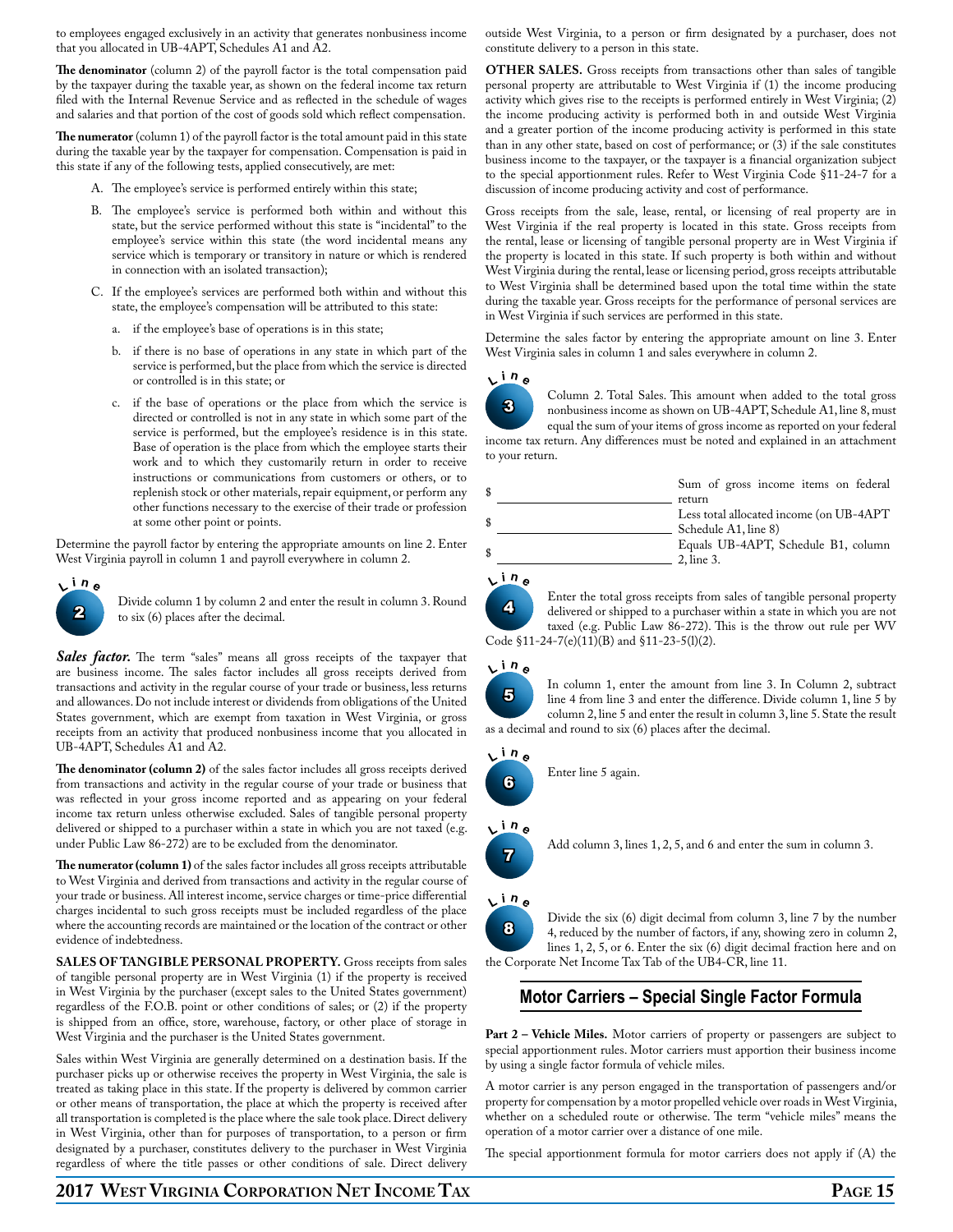motor carrier neither owns nor rents any real or tangible personal property located in this state, has made no pick ups or deliveries within this state, and has traveled less than 50,000 miles in this state during the taxable year; or (B) the motor carrier neither owns nor rents any real or tangible personal property located in West Virginia, except vehicles, and made no more than 12 trips into or through this state during the taxable year. Under either (A) or (B), the mileage traveled in West Virginia may not be more than 5 percent (.05) of the total vehicle miles traveled in all states during the taxable year.

Determine the apportionment factor by entering the appropriate vehicle miles for West Virginia in column 1 and vehicle miles everywhere in column 2.

Divide column 1 by column 2 and enter in column 3. State the result as a decimal fraction and round to six places after the decimal. Enter the six (6) digit decimal fraction from column 3 here and on the UB4-CR Corporate Net Income Tax Tab, line 11.

### **Financial Organizations – Special Factor Formula**

Part 3 – Gross Receipts. Financial organizations subject to apportionment must apportion their business income by using a single factor gross receipts formula.

A financial organization is any holding company or regulated financial corporation or subsidiary thereof, or any corporation deriving more than 50% of its gross receipts from one or more of the following:

- 1. Making, acquiring, selling, or servicing loans or extensions of credit.
- 2. Leasing or acting as an agent, broker, or advisor in connection with leasing real and personal property that is the economic equivalent of an extension of credit.
- 3. Operating a credit card business.
- 4. Rendering estate or trust services.
- 5. Receiving, maintaining or otherwise handling deposits.
- 6. Engaging in any other activity with an economic effect comparable to any of the above.

Financial organizations regularly engaging in business in West Virginia shall apportion their capital and business income by means of a single factor gross receipts apportionment formula. A financial organization not having its commercial domicile in West Virginia is presumed to be regularly engaging in business in West Virginia if during any year it obtains or solicits business with 20 or more persons within West Virginia, or the sum of its gross receipts attributable to sources in West Virginia equals or exceeds \$100,000.00.

Gross receipts from the following ownership interest (and certain related activities) will not be considered in determining whether a financial organization is subject to taxation:

- 1. An interest in a real estate mortgage investment conduit, a real estate investment or a regulated investment company.
- 2. An interest in a loan backed security representing ownership or participation in a pool of promissory notes or certificates or interest that provide for payments in relation to payments or reasonable projections of payments on the notes or certificates.
- 3. An interest in a loan or other asset from which the interest is attributed to a consumer loan, a commercial loan or a secured commercial loan, and in which the payment obligation(s) were solicited and entered into by a person that is independent and not acting on behalf of the owner; or an interest in the right to service or collect income from such a loan or asset.
- 4. An amount held in an escrow or trust account with respect to property described above.

If a financial organization is subject to taxation when gross receipts from these interests are not considered, such receipts must then be included when determining the amount of taxes owed.

Neither the numerator nor the denominator of the gross receipts factor should include gross receipts from obligations and certain loans on which you claim the special allowance on Schedule UB-4APT, Schedule C.

Divide column 1 by column 2 and enter in column 3. State the result as a decimal fraction and round to six places after the decimal. Enter the six (6) digit decimal fraction from column 3 here and on the UB4-CR Corporate Net Income Tax Tab, line 11.

# **Schedule C – Allowance for Governmental Obligations/ Obligations Secured by Residential Property**

Taxpayers that own certain tax exempt government obligations and obligations secured by certain residential property located in West Virginia can take a special allowance that further reduces federal taxable income. Complete Schedule UB-4APT Schedule C to determine the amount of the allowance applicable to each entity of the unitary group. The value of these obligations and loans is determined using the average of the monthly beginning and ending account balances. These account balances are determined at cost in the same manner that such obligations, investments and loans are reported on the balance sheet of your federal tax return.







Average the beginning and ending balance of the total assets of the individual entity, as shown in the consolidation balance sheet of your Federal return.



UB4-CR line 1 plus line 3 minus line 5, plus UB-4APT Schedule A2, line 9, 10, & 11.

# **Schedule UB-4APTSUM – Allocation and Apportionment for Unitary Group**

Schedule UB-4APTSUM, Allocation and Apportionment Summary for a Unitary Group, is a schedule used to provide a summary of the business activity of multiple companies within a unitary group. This schedule must be submitted when filing a combined report.

If your business activities take place both within and without West Virginia and you are also taxable in another state, all net income, after deducting those items of nonbusiness income allocated on UB-4APT, Schedules A1 and A2, must be apportioned to West Virginia by using the appropriate apportionment formula for your Unitary Group. The apportionment formula used will depend upon how your combined group is classified. Combined groups can be classified as financial organizations, motor carriers or regular entities.

The following Schedule UB-4APT, Allocation and Apportionment for Multistate Corporations, schedules **must be completed for each member of the Unitary Group** shown on your Combined Report:

UB-4APT Schedule A1 – EVERYWHERE Allocation of Nonbusiness Income for Multistate Businesses

UB-4APT Schedule A2 – WEST VIRGINIA Allocation of Nonbusiness Income for Multistate Businesses

UB-4APT Schedule B1 – Apportionment Factors for Multistate Businesses

UB-4APT Schedule B2 – Apportionment Factors for Non-Unitary Multistate Businesses Income

UB-4APT Schedule C – Allowance for Governmental Obligations/Obligations Secured by Residential Property

Schedule UB-4APTSUM is a schedule that adds the amounts shown on each member's UB-4APT Schedule B1 and summarizes it for the Combined Group.

#### **UB-4APTSUM Part 1 - Regular Factor**

**Line 1 – Column 1 – Combined Group West Virginia** – take entries from each individual UB-4APT Schedule B1, column 1, line 1, add them together and enter that total here.

**Line 1 – Column 2 – Combined Group Everywhere** – take entries from each individual UB-4APT Schedule B1, column 2, line 1, add them together and enter that total here.

**Line 1 – Column 3 – Decimal Fraction** – divide column 1 by column 2 and enter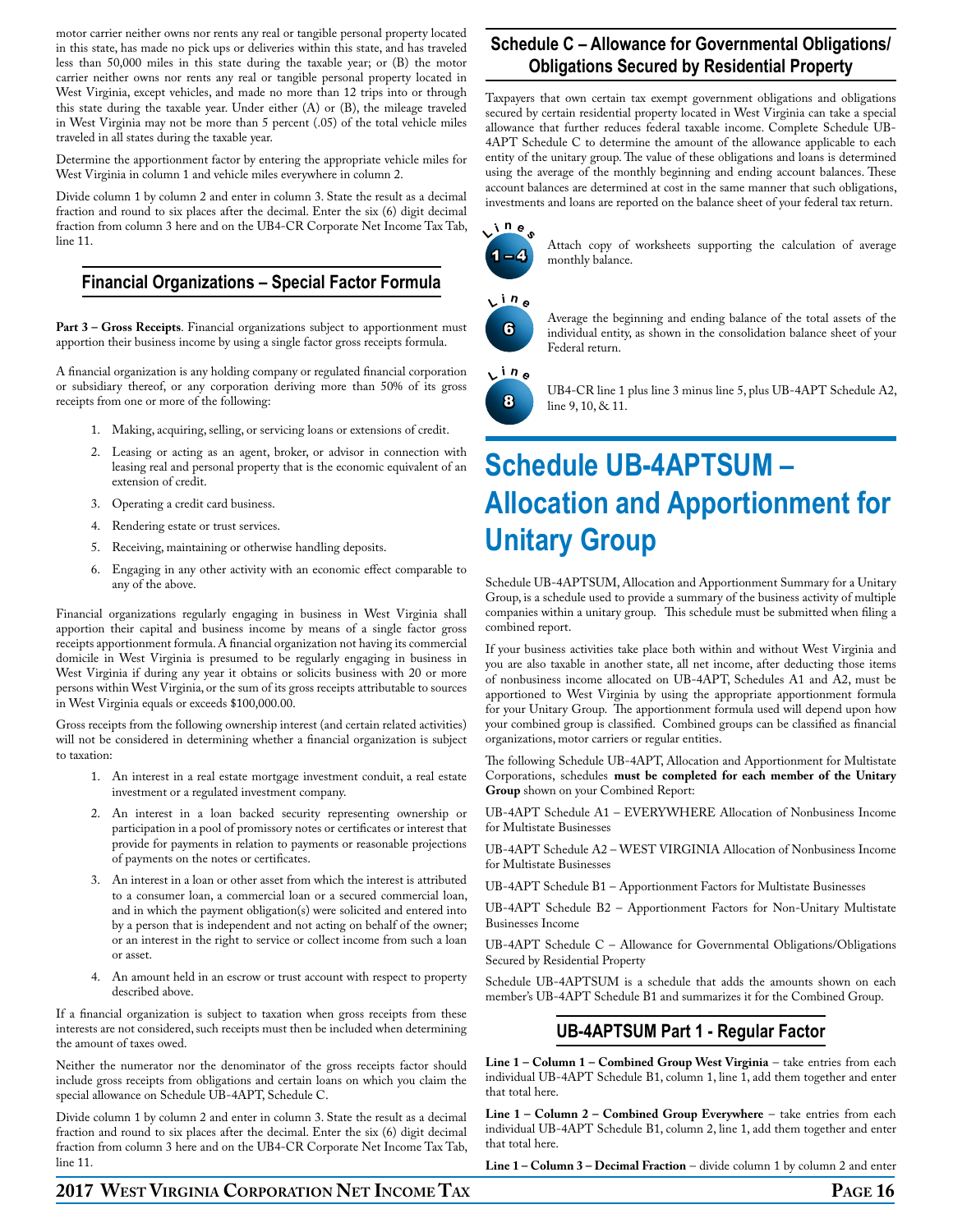result in column 3. State the result as a decimal and round to six (6) places after the decimal.

**Line 2 – Column 1 – Combined Group West Virginia** – take entries from each individual UB-4APT Schedule B1, column 1, line 2, add them together and enter that total here.

**Line 2 – Column 2 – Combined Group Everywhere** – take entries from each individual UB-4APT Schedule B1, column 2, line 2, add them together and enter that total here.

**Line 2 – Column 3 – Decimal Fraction** – divide column 1 by column 2 and enter result in column 3. State the result as a decimal and round to six (6) places after the decimal.

**Line 3 – Column 1 – Combined Group West Virginia** – take entries from each individual UB-4APT Schedule B1, column 1, line 3, add them together and enter that total here.

**Line 3 – Column 2 – Combined Group Everywhere** – take entries from each individual UB-4APT Schedule B1, column 2, line 3, add them together and enter that total here.

**Line 4 – Column 2 – Combined Group Everywhere** – take entries from each individual UB-4APT Schedule B1, column 2, line 4, add them together and enter that total here.

**Line 5 – Column 1 – Combined Group West Virginia** – take entries from each individual UB-4APT Schedule B1, column 1, line 5, add them together and enter that total here.

**Line 5 – Column 2 – Combined Group Everywhere** – take entries from each individual UB-4APT Schedule B1, column 2, line 5, add them together and enter that total here.

**Line 5 – Column 3 – Decimal Fraction** – divide column 1 by column 2 and enter result in column 3. State the result as a decimal and round to six (6) places after the decimal.

**Line 6 – Column 1 – Combined Group West Virginia** – take entries from each individual UB-4APT Schedule B1, column 1, line 6, add them together and enter that total here.

**Line 6 – Column 2 – Combined Group Everywhere** – take entries from each individual UB-4APT Schedule B1, column 2, line 6, add them together and enter that total here.

**Line 6 – Column 3 – Decimal Fraction** – divide column 1 by column 2 and enter result in column 3. State the result as a decimal and round to six (6) places after the decimal.

**Line 7 – Column 3** – Add lines 1, 2, 5, and 6 of column 3.

**Line 8 – Column 3** – Line 7 divided by the number 4, reduced by the number of factors showing zero in column 2, lines 1, 2, 5, and 6. Enter six (6) digits after the decimal. This amount must match the apportionment factors shown on UB-3, column 1, line 11.

#### **UB-4APTSUM Part 2 – Motor Carrier Factor**

**Column 1 – Combined Group West Virginia** – take entries from each individual UB-4APT Schedule B1, Part 2, column 1, add them together and enter that total here.

**Column 2 – Combined Group Everywhere** – take entries from each individual UB-4APT Schedule B1, Part 2, column 2, add them together and enter that total here.

**Column 3 – Decimal Fraction** – divide column 1 by column 2 and enter result in column 3. State the result as a decimal and round to six (6) places after the decimal. This amount must match the apportionment factor on UB-3, column 2, line 11.

#### **UB-4APTSUM Part 3 – Financial Organization Factor**

**Column 1 – Combined Group West Virginia** – take entries from each individual UB-4APT Schedule B1, Part 3, column 1, add them together and enter that total here.

**Column 2 – Combined Group Everywhere** – take entries from each individual UB-4APT Schedule B1, Part 3, column 2, add them together and enter that total here.

**Column 3 – Decimal Fraction** – divide column 1 by column 2 and enter result in column 3. State the result as a decimal and round to six (6) places after the decimal. This amount must match the apportionment factors shown on UB-3, column 3, line 11.

# **UB-5 Schedule of Included Controlled Foreign Corporations (CFC)**

**What is the purpose of the UB-5 Schedule?** West Virginia code 11-24-13f(5) provides that the subpart f income and apportionment factors of any Controlled Foreign Corporation (CFC) (as defined in Internal Revenue Code (IRC Sec 952) are to be included in the combined report of a taxpayer making a waters-edge election.

Use form WV UB-5, Schedule of Partially-Included Controlled Foreign Corporations (CFC), to compute apportionment factors required to be included in the waters-edge combined report.

**What is a Controlled Foreign Corporation?** In general, a foreign corporation is a corporation that is not created or organized in the U.S. or under the laws of the U.S. or any state. A CFC is any foreign corporation that is more than 50% owned or considered to be owned per the IRC Section 958(b) by U.S. shareholders.

**How is the apportionment factor determined?** For each CFC, the apportionment factors are determined by multiplying each component of the apportionment factor by a fraction. The numerator of the fraction is the current taxable year total Subpart F income defined in the IRC Section 952 and the denominator is the current taxable year earnings and profits (E&P) as defined in Section 964.

### **Specific Instructions**

West Virginia Regulation 13d.9.c.2. is to be used in coordination with West Virginia Code Section  $11-24-13(f)(a)(5)$  to compute the Partial Inclusion Ratio. Listed below are the individual rows to be completed.

**Row (a)** Corporation Name

**Row (b)** Subpart F income (total to be included in Federal taxable Income on page 1 Line 1 )

**Row (c)** Current Year Earnings & Profits

**Row (d)** Partial Inclusion Ratio Percentage (Row b divided by Row c)

**Row (e)** Average Property Everywhere

**Row (f )** Row e multiplied by Row (d) (Forward total to UB-4APT, Line 1, Column 2)

**Row (g)** Payroll Everywhere

**Row (h)** Row g multiplied by Row d (Forward total to UB-4APT, Line 2, Column 2)

**Row (i)** Sales Everywhere

**Row (j)** Row i multiplied by Row d (Forward total to UB-4APT, Lines 3, 5 and 6, Column 2)

#### **Tax Return Questionnaire**

The Tax Return Questionnaire on page 24 should be completed and submitted with your return. However, if you have indicated on page 1 that disregarded entities are included in your return you MUST submit the Tax Return Questionnaire and include the name and FEIN of each disregarded entity.